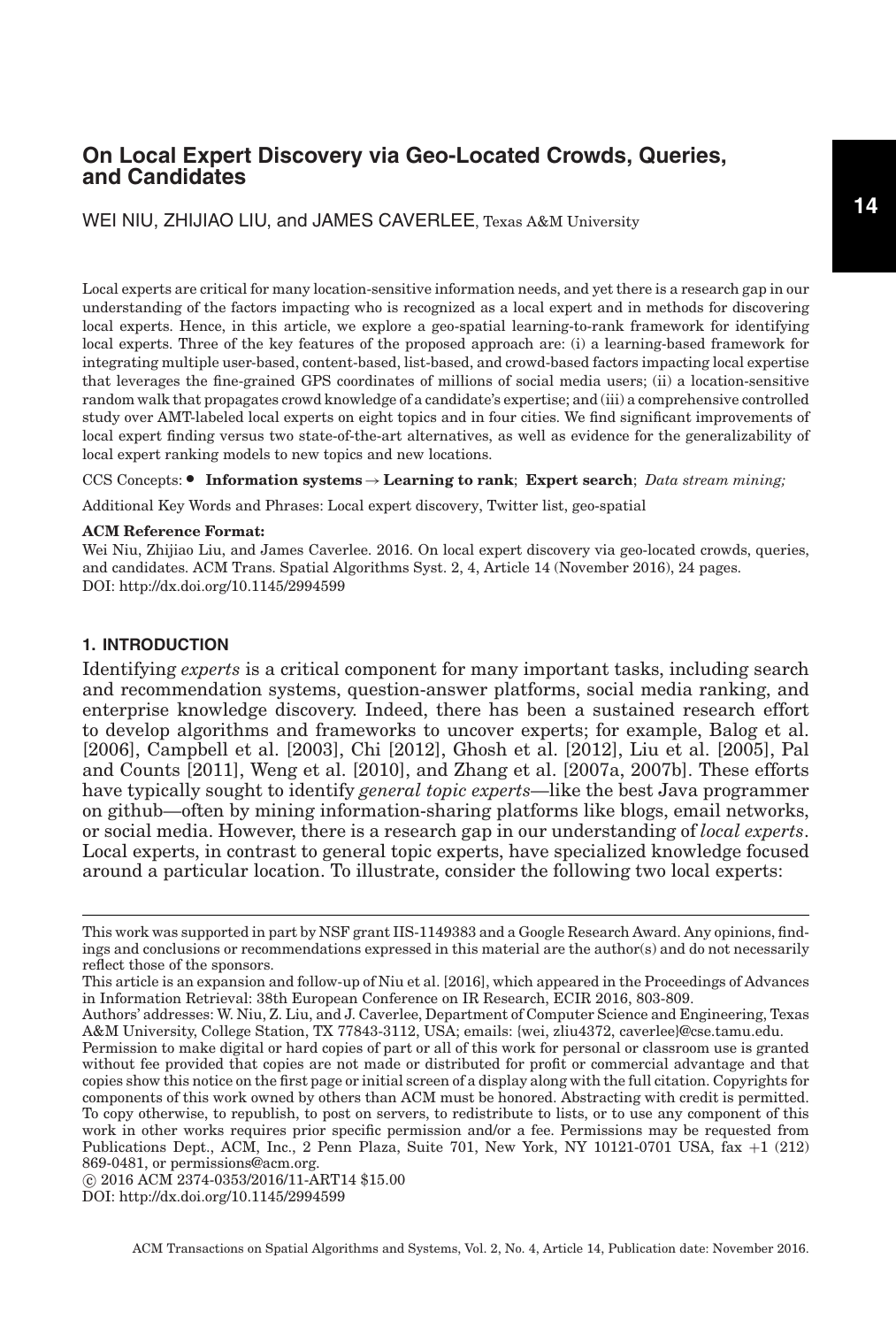- —A "health and nutrition" local expert in San Francisco is someone who may be knowledgeable about San Francisco-based pharmacies, local health providers, local health insurance options, and markets offering specialized nutritional supplements or restricted diet options (e.g., for gluten allergies or strictly vegan diets).
- —A "techie" local expert in Seattle is someone who is knowledgeable about the local tech scene and may be able to answer local information needs like: who are knowledgeable local entrepreneurs, what are the tech-oriented neighborhood hangouts, and who are the top local talent (e.g., do you know any experienced, available web developers?).

Identifying local experts can improve location-based search and recommendation and create the foundation for new crowd-powered systems that connect people to knowledgeable locals. Furthermore, after these local experts have been detected, their knowledge can provide the foundation for many new location-centric information applications. Examples include: (i) local query answering, whereby complex information needs that cannot be satisfied by traditional search engines could be routed to knowledgeable locals; (ii) curated social streams, whereby Facebook and Twitter-like social streams can be reorganized to focus on locally significant events and topics (e.g., to ameliorate panic during disease outbreaks by alerting residents of facts from local health experts rather than on global reports—in the recent panic surrounding Ebola, Dallas residents could be made aware of local precautions rather than focusing on nationwide news summaries); (iii) location-based recommendations, whereby entities of interest to local experts can be recommended to newcomers (e.g., to recommend good venues for meeting local entreprenuers); and on and on. A critical first step in all these cases is in the *identification of local experts*.

Compared to general topic expert finding, there has been little research in uncovering these local experts. Most existing expert finding approaches have typically focused on either small-scale, difficult-to-scale curation of experts (e.g., a magazine's list of the "Top 100 Lawyers in Houston") or on automated methods that can mine large-scale information sharing platforms, such as Balog et al. [\[2006\]](#page-21-0), Campbell et al. [\[2003\]](#page-22-0), Chi [\[2012\]](#page-22-1), Ghosh et al. [\[2012\]](#page-22-2), Liu et al. [\[2005\]](#page-22-3), Pal and Counts [\[2011\]](#page-23-0), Weng et al. [\[2010\]](#page-23-1), and Zhang et al. [\[2007a,](#page-23-2) [2007b\]](#page-23-3). These approaches, however, have typically focused on finding general topic experts rather than *local experts*. And yet there is growing evidence of the importance of location-centered services: According to a recent Pew Research study: "Location tagging on social media is up: 30% of social media users now tag their posts with their location. For mobile location services, 74% of smartphone owners get directions or other information based on their current location, and 12% use a geo-social service such as Foursquare to 'check in' to locations or share their whereabouts with friends" Zickuhr [\[2013\]](#page-23-5).

Hence, our focus in this article is on developing robust models of *local expertise* that opportunistically leverage this recent rise of *location* as a central organizing theme of how users engage with online information services and with each other. Concretely, we propose and evaluate a geo-spatial learning-to-rank framework called **LExL** for identifying local experts that leverages the fine-grained GPS coordinates of millions of Twitter users and their relationships in Twitter lists, a form of crowd-sourced knowledge. The framework investigates multiple classes of features that impact local expertise including: (i) user-based features (e.g., the number of users a candidate is following, the number of posts this candidate has made); (ii) tweet content features (e.g., tweet-based entropy of a candidate, the TFIDF score of a topic keyword in a candidate's tweets); (iii) list-based features (e.g., the number of lists the candidate is a member of, the number of lists the candidate has created); (iv) local authority features (e.g., the distance between candidate and the query location, the average distance from a candidate's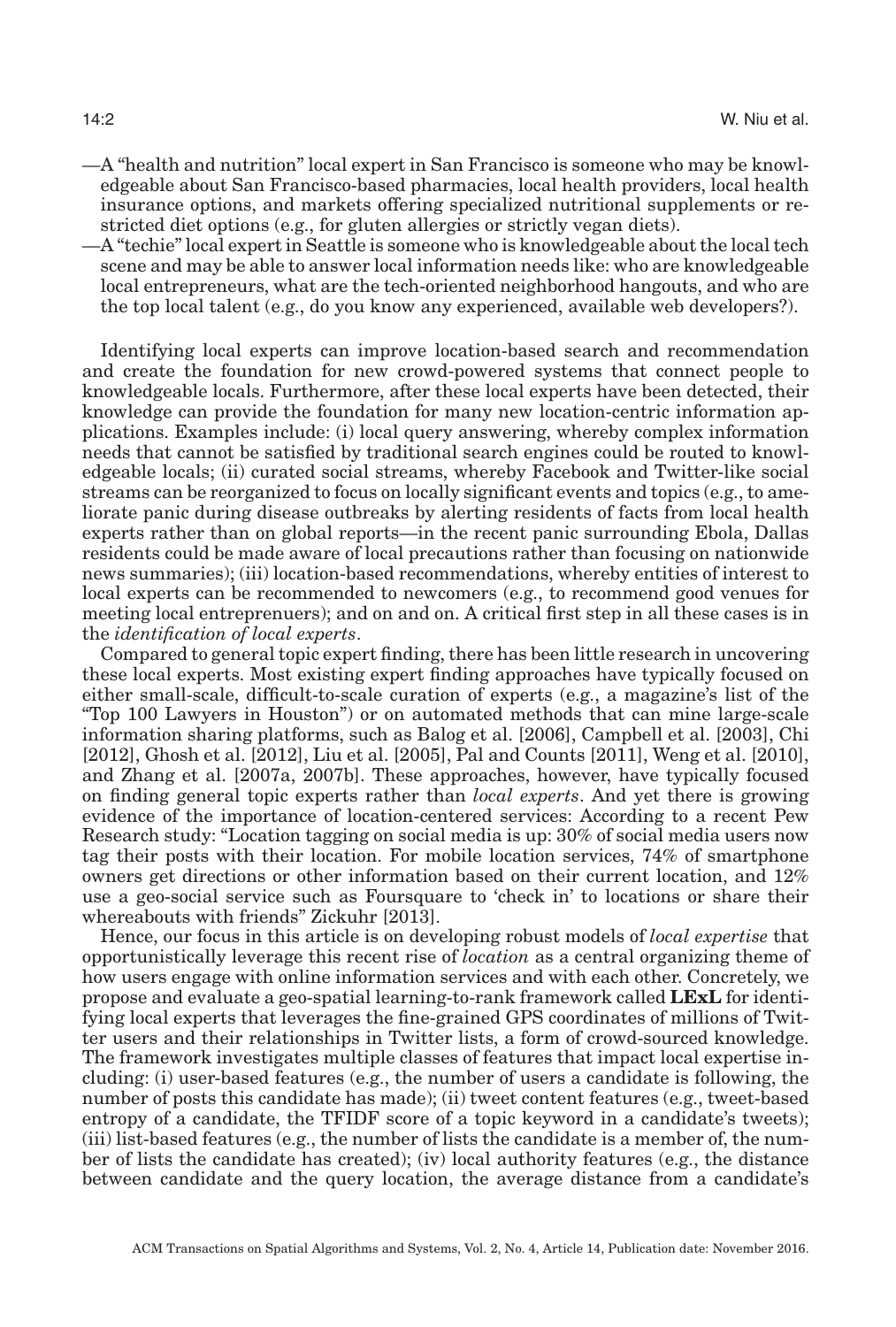labelers to the candidate); and (v) features based on a location-sensitive random walk that propagates crowd knowledge of a candidate's expertise.

Through a controlled study over Amazon Mechanical Turk, we find that the proposed local expert learning approach results in a large and significant improvement in Precision@10, NDCG@10, and in the average quality of local experts discovered versus two state-of-the-art alternatives. We additionally investigate the relative impact of different classes of features and examine the generalizability of the approach in terms of reusing the learned model in different topics. Our findings indicate that careful consideration of the relationships between the location of the query, the location of the crowd, and the locations of expert candidates can lead to powerful indicators of local expertise. We also find that high-quality local expert models can be built with fairly compact features, meaning that these models can be potentially adapted to more constrained scenarios (e.g., in domains with only partial features). Finally, we find that the proposed local expertise models are generalizable: In many scenarios, local experts can be discovered on new topics and in new locations, which is important for uncovering previously unknown experts in emerging areas or in nascent communities.

#### **2. RELATED WORK**

Expertise retrieval has long been recognized as a key research challenge [Balog et al. [2012\]](#page-21-1). For example, for many years TREC's Enterprise Search Track has included a track for researchers to empirically assess methods for expert finding [Craswell et al. [2005\]](#page-22-4). Methods proposed can generally be grouped into two categories according to the source of expertise indicators used. First, content-based methods utilize textual content and related documents that contain terms semantically relevant to the candidates' expertise areas. Several works adopt content-based approaches to identify the most appropriate community members for answering a given question in question-answering systems; for example, Bouguessa et al. [\[2008\]](#page-21-2), Guo et al. [\[2008\]](#page-22-5), and Pal et al. [\[2012\]](#page-23-6). Al-Kouz et al. leverage user profiles and posts to match topic expertise on Facebook [Alkouz et al. [2011\]](#page-21-3). Balog et al. proposed a candidate generative model that represents a candidate directly by terms and a document model that first finds documents that are relevant to the topic and then locates the experts associated with these documents [Balog et al. [2006\]](#page-21-0). Second, graph-based methods rely on social link analysis to consider each expert candidate's importance or social influence (e.g., Dom et al. [\[2003\]](#page-22-6), Yeniterzi and Callan [\[2014\]](#page-23-7), and Zhang et al. [\[2007a\]](#page-23-2)). For example, Campbell et al. utilize the link between authors and receivers of emails to improve expert finding in an email-based social network [Campbell et al. [2003\]](#page-22-0). Moreover, there exist hybrid models considering both textual content and social relationships in expert finding (e.g., Bozzon et al. [\[2013\]](#page-22-7), Wang et al. [\[2013b\]](#page-23-8), and Weng et al. [\[2010\]](#page-23-1)).

Recently, effort has focused on expert finding in Twitter-like systems. Weng et al. consider both tweet content and link structures among users to find topic experts on Twitter [Weng et al. [2010\]](#page-23-1). Based on the list meta-data in Twitter, Ghosh et al. built the Cognos systems to help find experts on a specific topic [Ghosh et al. [2012\]](#page-22-2). They rank experts by taking into account the overall popularity of a candidate and topic similarity. In the past year, a few efforts have begun to examine local aspects of expertise finding [Cheng et al. [2014;](#page-22-8) Li et al. [2014\]](#page-22-9). Li et al. investigate expertise in terms of a user's knowledge about a place or a class of places [Li et al. [2014\]](#page-22-9). Cheng et al. identified several factors, including local authority and topical authority, for assessing local expertise [Cheng et al. [2014\]](#page-22-8). Note that the LocalRank method in Cheng et al. [\[2014\]](#page-22-8)—which considers topical authority and local authority—is similar in spirit to Cong et al. [\[2009\]](#page-22-10), in which a rank scoring function is defined over a combination of document relevance and physical distance. Experimentally, we observe that LExL outperforms LocalRank, indicating the importance of these additional models that build on what was proposed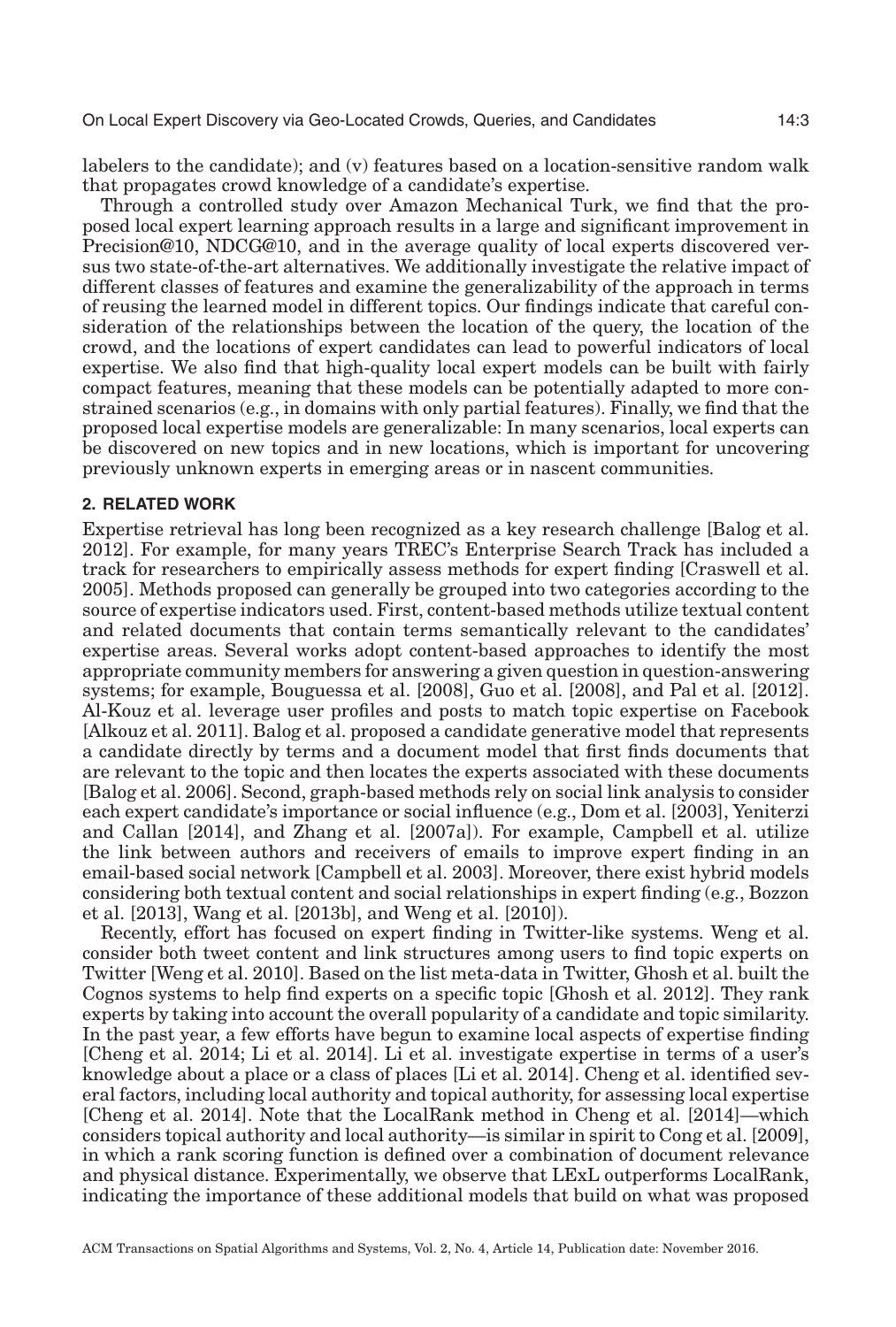[Cheng et al. [2014;](#page-22-8) Cong et al. [2009\]](#page-22-10). Compared to these works, we introduce the first learning-based method for ranking local experts, introduce a new distance-biased random walk class of feature that models distance and relevance jointly (rather than independently), and conduct the first comprehensive study of factors impacting local expert ranking. Alternatively, many commercial systems provide search capabilities over regional content (e.g., Google+ Local, YellowPages.com, Craigslist) but not direct access to local experts, nor transparent models of how (or even whether) user expertise is assessed.

The method in this paper builds on learning-to-rank [Liu [2009\]](#page-22-11), which has been an active area of ranking that builds on results in machine learning. Generally, learningto-rank can be classified into three main types: pointwise methods, in which a single score is predicted for each query document through solving a regression problem; pairwise methods, in which the relative quality of each document pair is judged in a binary classification problem; and listwise methods, in which the evaluation metric is optimized as the direct goal [Hang [2011\]](#page-22-12). In the area of expert finding, Yang et al. [\[2009\]](#page-23-9) apply Ranking SVM to rank candidate experts for ArnetMiner, an academic web resource. Moreira et al. explore the use of learning-to-rank algorithms for expert search on DBLP [Moreira et al. [2011\]](#page-23-10).

## **3. LEARNING APPROACH TO LOCAL EXPERT FINDING**

In this section, we introduce the learning approach framework for finding local experts—**LExL**: **L**ocal **Ex**pert **L**earning. Given a query composed of a topic and a location, the goal of LExL is to identify high-quality local experts.

#### **3.1. Problem Statement**

We assume there is a pool of local expert candidates  $V = \{v_1, v_2, \ldots, v_n\}$ , each candidate is described by a matrix of topic-location expertise scores (e.g., column *i* is College Station, while row *j* is "web development"), and that each matrix element indicates to what extent the candidate is an expert on the corresponding topic in the corresponding location. Given a query *q* that includes both a topic *t* and a location *l*, our goal is to find the set of *k* candidates with the highest local expertise in query topic *t* and location *l*. For example, find the top experts on  $t_q$  = "web development" in  $l_q$  = College Station, TX. Note that the query location *l* can be represented at multiple granularities (e.g., a city name, a latitude-longitude coordinate). This location indicates the region of interest for the query issuer and so is not constrained to the home location or current position of this query issuer; for example, a user in San Francisco may issue a local expert query for Houston before visiting on a business trip.

#### **3.2. Overview of Approach**

<span id="page-3-0"></span>To tackle the local expert finding problem, we propose a geo-spatial approach that integrates geo-crowd knowledge about each candidate with a learning-to-rank framework. Concretely, we exploit the crowd wisdom embedded in millions of geo-located Twitter lists, coupled with a learning framework to isolate the critical features that are correlated with local expertise.

**Geo-Located Twitter Lists.** A Twitter list allows an individual on Twitter to organize who she follows into logical lists. For example, Figure [1](#page-4-0) shows one list named "Food!" that contains 14 Twitter accounts including Alton Brown, Mind of a Chef, and America's Test Kitchen. Collectively, Twitter lists are a form of crowd-sourced knowledge whereby aggregating the individual lists constructed by distinct users can reveal the crowd perspective on how a Twitter user is perceived [Ghosh et al. [2012\]](#page-22-2). In this article, we exploit the geo-social information of 13 million lists—provided to us by the authors of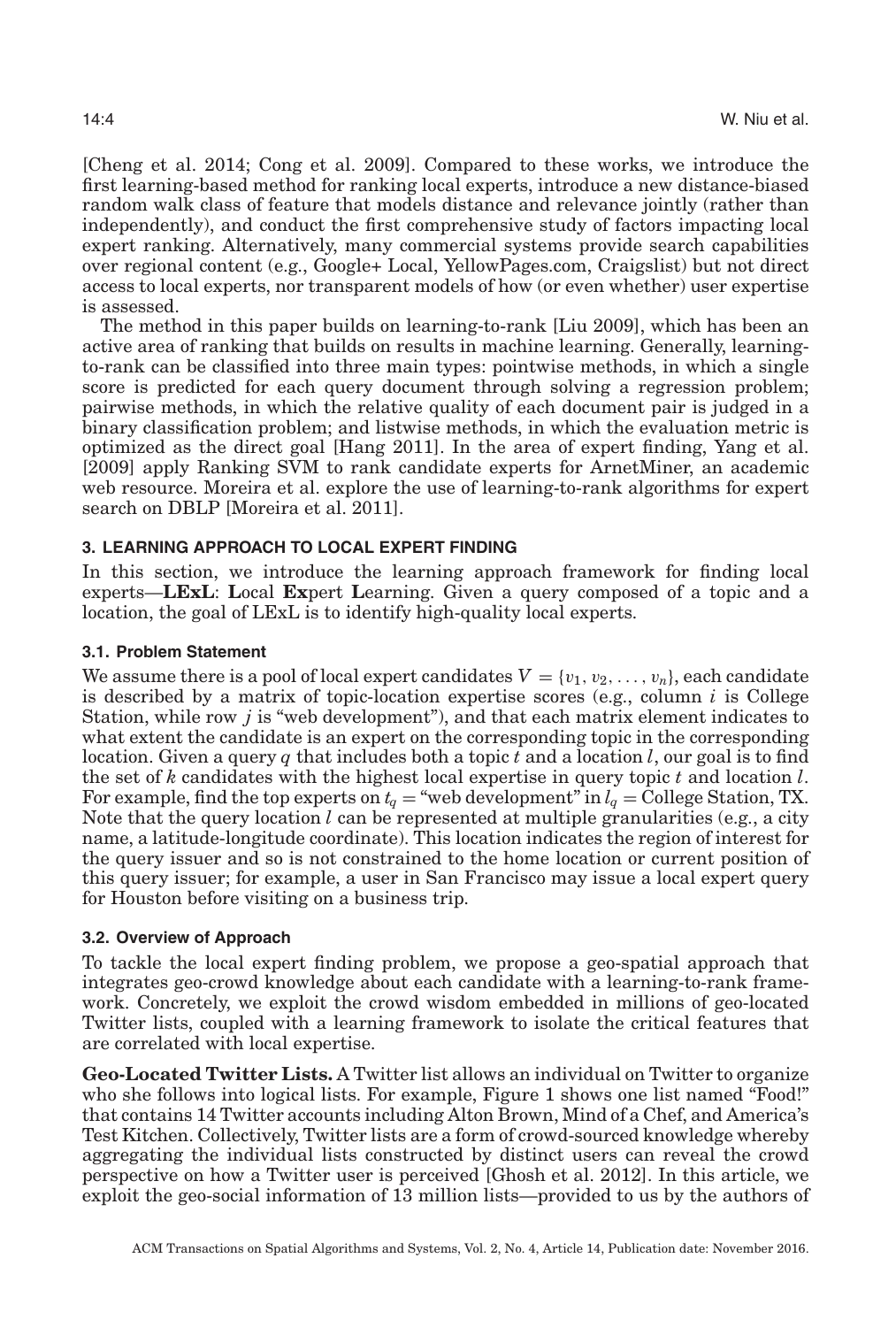<span id="page-4-0"></span>

| Food!<br>A public list by Young Bull       | ķ.        | List members                                                                                                                                                                                          |                 |
|--------------------------------------------|-----------|-------------------------------------------------------------------------------------------------------------------------------------------------------------------------------------------------------|-----------------|
| <b>SUBSCRIBERS</b><br><b>MEMBERS</b><br>14 |           | MindOfAChef @MindOfAChef<br>Season 3 of #MindOfAChef premieres Sept 7th on<br>PBS and stars chefs Edward Lee & Magnus Nilsson!<br>themindofachef.com                                                  | <b>E</b> Follow |
| Subscribe<br><b>Tweets</b>                 |           | <b>Alton Brown</b> @altonbrown<br><b>Thyme Lord</b>                                                                                                                                                   | <b>.</b> Follow |
| <b>List members</b><br>List subscribers    | America's | America's TestKitchen @TestKitchen<br>The official Twitter account for America's Test<br>Kitchen, Cook's Illustrated and Cook's Country. Our<br>mission: to develop foolproof recipes that work every | <b>E</b> Follow |

Fig. 1. Twitter List Example.

Table I. Geo-tagged Twitter List Data

| Data Type                     | Total # of Records |
|-------------------------------|--------------------|
| Lists                         | 12,882,292         |
| User List Occurrences         | 85,988,377         |
| Geo-Tagged List Relationships | 14,763,767         |

<span id="page-4-1"></span>Cheng et al. [\[2014\]](#page-22-8)—in which we have the fine-grained location information of both the list creator (or *labeler*) and the member of the list (or *labelee*). In total, there are 86 million user occurrences on these lists, of which we have 15 million geo-tagged list relationships. So we know, for example, that Alice from Houston has labeled Bob from College Station as a Foodie. Thus, the aggregate list information may reveal not just the general crowd perspective on each user, but also the *local crowd's perspective*. High-level statistics of the dataset are listed in Table [I.](#page-4-1) Further details of the dataset collection method can be found in Cheng et al. [\[2014\]](#page-22-8). In addition to this list information, we also crawl the content associated with these users for the period of May 2015 to September 2015.

## **3.3. Learning Approach**

A previous approach by Cheng et al. [\[2014\]](#page-22-8) focused on the local expert ranking problem using a linear combination of topical authority and local authority. In that work, topical authority was designed to capture the candidate's expertise on a topic area (e.g., how much does this candidate know about web development?). They adopted a language modeling approach [Balog et al. [2006\]](#page-21-0) adapted to Twitter lists, where each candidate was described by a language model based on the Twitter list labels that the crowd has applied to them.

Local authority was designed to capture a candidate's authority with respect to a location (e.g., how well does the local community recognize this candidate's expertise?). Several approaches were suggested, including one that measured the average distance spread of list labelers to a candidate with respect to a query location—so that candidates who were listed by many people in an area of interest (e.g., Joe has been labeled by 100 people from College Station) would be considered locally authoritative (e.g., Joe is wellrecognized in College Station). These two aspects of local expertise—topical authority and local authority—were combined in a linear fashion to arrive at an overall score for each candidate.

More generally and in the presence of ground truth training data (see the evaluation setting in Section [5.2\)](#page-12-0), we propose to transform the local expert ranking problem from an unsupervised linear combination of local authority and topical authority into a supervised learning-to-rank framework that can combine any number of local expertise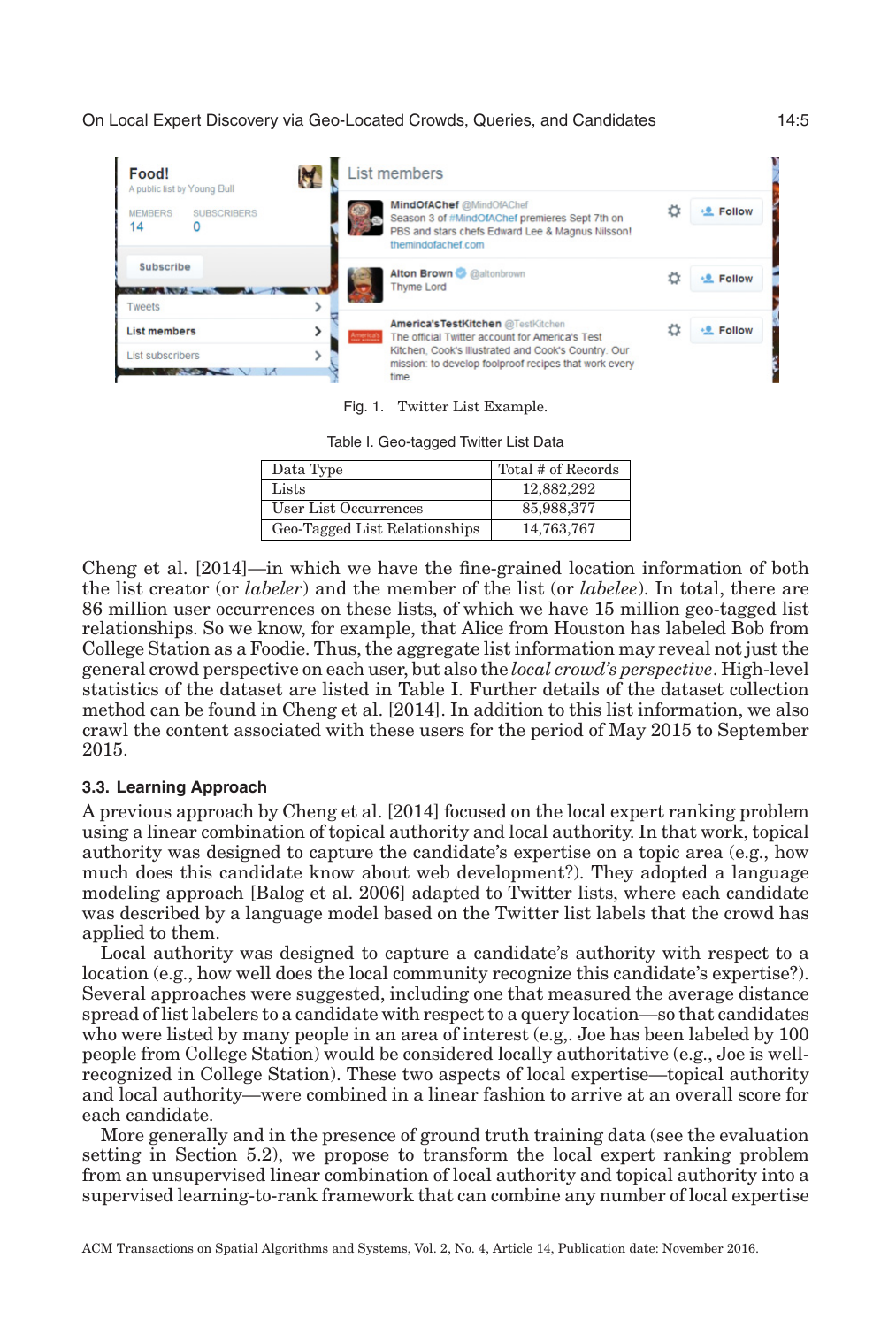features, using a tool such as LambdaMART [Burges et al. [2011;](#page-22-13) Wu et al. [2008\]](#page-23-11). While we experiment with four different learning to rank algorithms in the experiments, we focus our discussion here on LambdaMART as a representative learning-to-rank framework (which we find experimentally has the best performance). LambdaMART is an instance of Multiple Additive Regression Tree (MART), which is based on the idea of boosting. It trains an ensemble of weak regression tree models and then linearly combines the prediction of each one of them into a final model that is stronger and more accurate. In ranking tasks, the measures that are typically optimized include NDCG, MAP, or MRR. Unfortunately, gradient boosting is not suitable if we directly consider these metrics as loss functions since they are not differentiable at all points. Hence, LambdaMART tunes the parameters of the regression trees using a variable  $\lambda$ , indicating whether the documents should be moved up or down in the rank list as the gradient of parameters based on the evaluation metric used, such that the evaluation metric is optimized directly while learning. In our experiments, we adopt NDCG as the evaluation metric.

## **4. FEATURES FOR LOCAL EXPERTISE**

In this section, we describe five classes of features that potentially contribute to local topic expertise of a user: user-based features, tweet content features, list-based features, local authority features, and distance-biased random walk features. The userbased, list-based, and local authority features capture key characteristics of users and locations of interest in assessing the local topic expertise of our candidates. Compared to previous work that has only used direct keyword match to find relevant users (e.g., a query for "sports" matches a user who has been labeled with "sports"), we propose to integrate richer topical information from content that users have actually posted (the *tweet content* features). The last class of features—*distance-biased random walk*—is especially important because these features naturally integrate expertise propagation into a framework that models the query location, candidate location, and the location of list labelers. Compared to previous works, these distance-biased random walk features model candidates through two perspectives—both as labelers and as labelees—and directly embed distance into the transition probabilities to more robustly model the location preferences of users and candidates. In this work, we focus on 39 features, summarized in Table [II.](#page-6-0)

## **4.1. User-Based Features**

The first group of features captures user-oriented aspects that are independent of the query topic and query location. These features are simple measures of the popularity, activity, and longevity of each candidate and can be seen as crude first steps toward capturing how knowledgeable each user is:

- —*User Network (N<sub>follower</sub>*, N<sub>friend</sub>): The first two features measure the number of followers that a candidate has, as well as the number of friends that this candidate has, where friends represent users who are both following and followed by the candidate.
- —*User Activity* ( $N_{\text{fav}}$ ,  $N_{\text{status}}$ ): These two features are crude measures of a user's activity-level on Twitter, where  $N_{\text{fav}}$  captures the number of favorite tweets the user marked and *Nstatus* is the number of tweets posted by the user.
- $-$ Longevity ( $T_{create}$ ): The final user feature is simply the UTC datetime when an account was created. In this way, the longevity (or freshness) of the user can be integrated into the ranking model.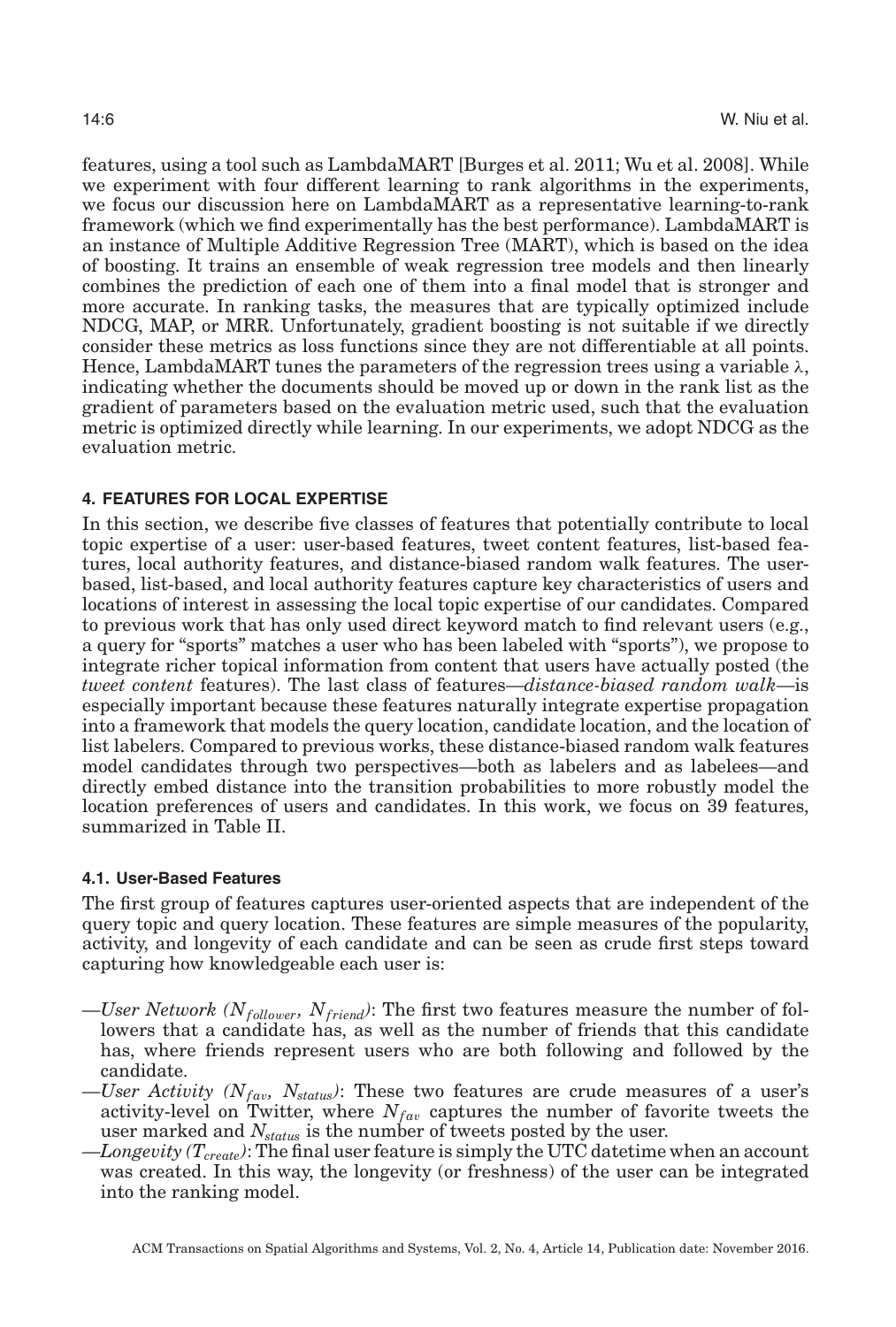<span id="page-6-0"></span>

|                |                  | <b>User-based Features</b>                                                                                        |
|----------------|------------------|-------------------------------------------------------------------------------------------------------------------|
| 1              | $N_{follower}$   | The number of followers this candidate has.                                                                       |
| $\overline{2}$ | $N_{friend}$     | The number of users this candidate is following.                                                                  |
| 3              | $N_{\text{fav}}$ | The number of tweets this candidate has favorited in the account's lifetime.                                      |
| 4              | $N_{status}$     | The number of tweets (including retweets) posted by the candidate.                                                |
| 5              | $T_{create}$     | The UTC date time when the user account was created on Twitter.                                                   |
|                |                  | <b>Tweet Content Features</b>                                                                                     |
| 6              | $twP_c$          | Avg. number of tweets that a candidate $c$ posted in one week.                                                    |
| 7              | $tw_H$           | Avg. tweet Entropy of a candidate $c$ .                                                                           |
| $8 - 15$       | $twB_t$          | Topic bayesian scores of a candidate $c$ in 8 topics, $t$ .                                                       |
| 16-19          | $twB_l$          | Location bayesian scores of a candidate $c$ in 4 topics, $l$ .                                                    |
|                |                  | List-based Features                                                                                               |
| 20             | $N_{listed}$     | The number of lists that this candidate appears on.                                                               |
| 21             | $T_{listed}$     | The number of on-topic lists that this candidate appears on.                                                      |
| 22             | $N_{list}$       | The number of lists this candidate has created.                                                                   |
| 23             | $T_{list}$       | The number of on-topic lists this candidate has created.                                                          |
| 24             | $list\_score_c$  | The average quality of the lists that the candidate is a member of.                                               |
|                |                  | <b>Local Authority Features</b>                                                                                   |
| 25             | $d_c$            | Avg. distance from candidate $c$ to all the users who appear on $c$ 's lists.                                     |
| 26             | $d_{ct}$         | Avg. distance from candidate $c$ to all the users who appear on $c$ 's on-topic lists.                            |
| 27             | $d_u$            | Avg. distance from candidate $c$ to all the labelers of $c$ .                                                     |
| 28             | $d_{ut}$         | Avg. distance from candidate $c$ to all the labelers whose on-topic list has $c$ .                                |
| 39             | $d_{uq}$         | Avg. distance from query location to labelers whose on-topic list has c.                                          |
| 30             | $d_{cq}$         | Distance between candidate $c$ and the query location $l_q$ .                                                     |
| 31             | $Prox_c$         | Candidate Proximity, as defined in Section 4.4.                                                                   |
| 32             | $Prox_{spread}$  | Spread-based Proximity, as defined in Section 4.4.                                                                |
|                |                  | <b>Distance-Biased Random Walk Features</b>                                                                       |
| 33             | $ha_0$           | $\mathcal{A}^n(c) = p \cdot \sum_{u_i} \mathcal{H}^{n-1}(u_i) \cdot \frac{1}{\mathcal{O}(u_i)} + \frac{1-p}{N}$   |
|                |                  | $\mathcal{H}^{n}(u) = p \cdot \sum_{c_i} \mathcal{A}^{n-1}(c_i) \cdot \frac{1}{\mathcal{I}(c_i)} + \frac{1-p}{N}$ |
|                |                  |                                                                                                                   |
| 34             | $ha_1$           | $\mathcal{A}^n(c) = p \cdot \sum_{u_i} \mathcal{H}^{n-1}(u_i) \cdot P_1(u_i, c) + \frac{1-p}{N}$                  |
|                |                  | $\mathcal{H}^n(u) = p \cdot \sum_{c_i} \mathcal{A}(c_i) \cdot \frac{1}{\mathcal{I}(c_i)} + \frac{1-p}{N}$         |
| 35             | ha <sub>2</sub>  | $\mathcal{A}^n(c) = p \cdot \sum_{u_i} \mathcal{H}^{n-1}(u_i) \cdot \frac{1}{\mathcal{O}(u_i)} + \frac{1-p}{N}$   |
|                |                  | $\mathcal{H}^{n}(u) = p \cdot \sum_{c_i} \mathcal{A}^{n-1}(c_i) \cdot P'_1(u, c_i) + \frac{1-p}{N}$               |
| 36             | $ha_3$           | $\mathcal{A}^{n}(c) = p \cdot \sum_{u_i} \mathcal{H}^{n-1}(u_i) \cdot P_2(u_i, c, l_q) + \frac{1-p}{N}$           |
|                |                  | $\mathcal{H}^{n}(u) = p \cdot \sum_{c_i} \mathcal{A}^{n-1}(c_i) \cdot \frac{1}{\tau(c_i)} + \frac{1-p}{N}$        |
| 37             | ha <sub>4</sub>  | $\mathcal{A}^n(c) = p \cdot \sum_{u_i} \mathcal{H}^{n-1}(u_i) \cdot \frac{1}{\mathcal{O}(u_i)} + \frac{1-p}{N}$   |
|                |                  | $\mathcal{H}^{n}(u) = p \cdot \sum_{c_i} \mathcal{A}^{n-1}(c_i) \cdot P_3(u, c_i, l_q) + \frac{1-p}{N}$           |
| 38             | $ha_5$           | $A^{n}(c) = p \cdot \sum_{u_i} \mathcal{H}^{n-1}(u_i) \cdot P_2(u_i, c, l_q) + \frac{1-p}{N}$                     |
|                |                  | $\mathcal{H}^n(u) = p \cdot \sum_{c_i} \mathcal{A}^{n-1}(c_i) \cdot P_3(u, c_i, l_q) \frac{1-p}{N}$               |
| 39             | $ha_6$           | $\mathcal{A}^n(c) = p \cdot \sum_{u_i} \mathcal{H}^{n-1}(u_i) \cdot P_4(u_i, c, l_q) + \frac{1-p}{N}$             |
|                |                  | $\mathcal{H}^{n}(u) = p \cdot \sum_{c_i} \mathcal{A}^{n-1}(c_i) \cdot P'_{4}(u, c_i, l_q) + \frac{1-p}{N}$        |
|                |                  |                                                                                                                   |

Table II. List of Features Used for Ranking Local Expert Candidates

## **4.2. Tweet Content Features**

Naturally, a more significant contributor to a candidate's perceived expertise is the content that user actually contributes to the community. Hence, we next consider a group of features that seek to summarize a candidate's content. Note that since tweets are inherently limited in size, we aggregate a candidate's posts over each week into a larger pseudo-document.

- —*Posting Frequency (t*w*Pc )*: The average number of tweets that the candidate *c* posted in one week.
- —*Tweet Entropy (tw<sub>H</sub>)*: The average entropy of a candidate's tweets in each week. This feature shows how informative the candidate's tweets are: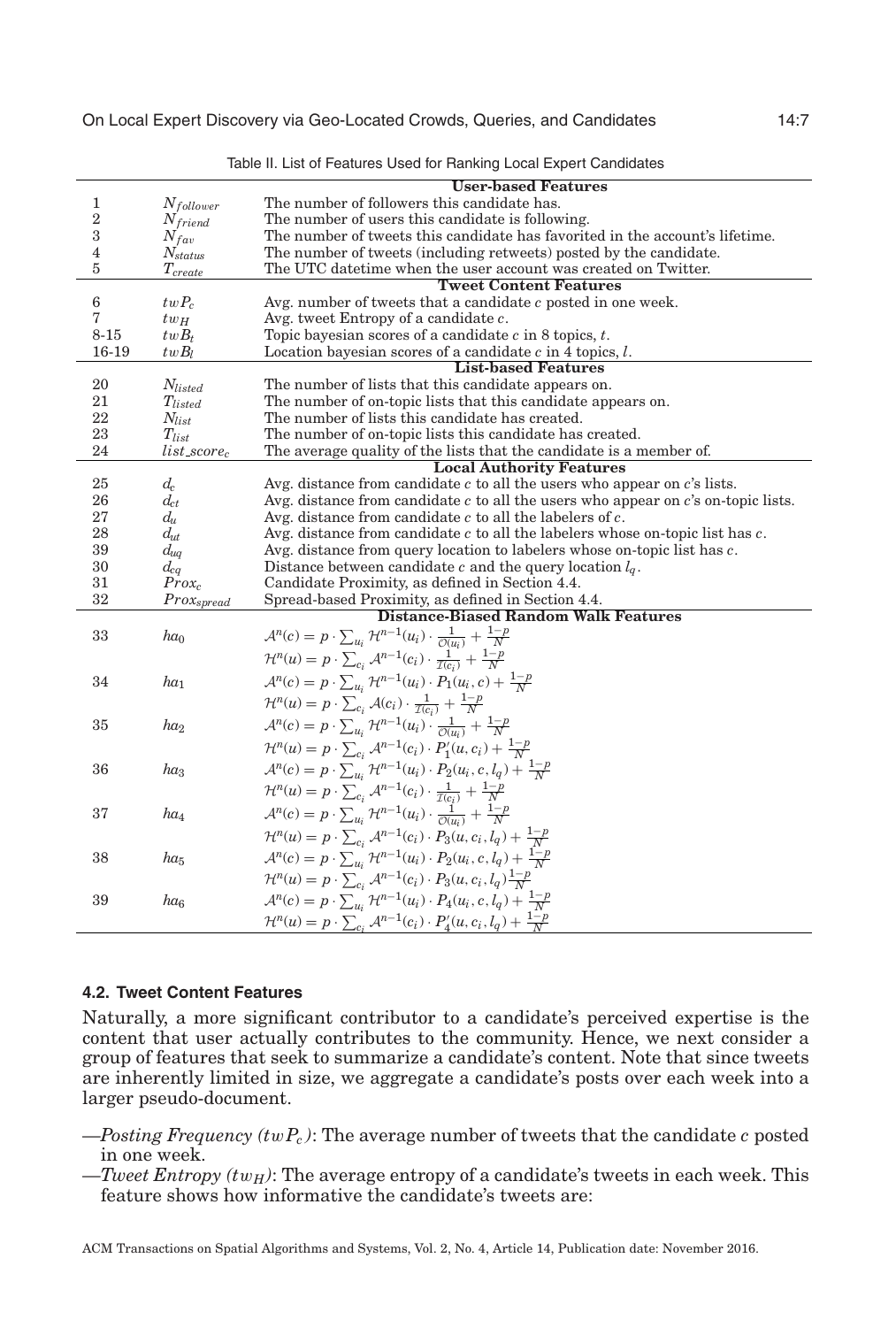$$
tw_H = -\sum_{j=1}^{n_{document}} \sum_{i=1}^{n_{term}} p(t_{ij}) \cdot logp(t_{ij}),
$$

where  $p(t_{ij})$  is the probability of a term  $t_i$  shows up in *document<sub>i</sub>*.

- $-\text{Topic Bayesian Scores } (twB_t):$  The posterior probability  $P(topic_j|c)$ , which represents the probability of *topic <sup>j</sup>* given candidate *c*. Here, we apply a naive Bayes method to get the posterior probability. We assume equal prior for topics. The observation  $P(t_i | topic_i)$ , probability that term  $t_i$  appears in *topic*<sub>i</sub>, is learned from a corpus of topic-relevant pages crawled from Wikipedia.
- —*Location Bayesian Scores (t*w*Bl)*: Similar to Topic Bayesian Scores. The observation  $P(t_i|l_i)$ , probability that term  $t_i$  appears in location  $l_i$ , is trained from Wikipedia pages relevant to the location *lj*.

#### **4.3. List-Based Features**

The third group of features extract expertise evidence directly from the Twitter list evidence but ignores the geo-spatial features of the lists (those aspects are part of the following two groups of features). Twitter lists have been recognized as a strong feature of expertise in previous work [Ghosh et al. [2012\]](#page-22-2). In particular, lists can shed light on a candidate from two perspectives:

- —*Appearing on Lists (Nlisted, Tlisted)*: On one hand, lists that a candidate appears on will reflect how that candidate is perceived by others. The aggregated information from all lists indicates how well the candidate is recognized.
- —*Maintaining Lists (Nlist, Tlist)*: On the other hand, lists the candidate creates (if any), reflect the candidate's personal interest, which may reflect his expertise. For example, a candidate with a list about food may himself be a foodie.

For these features, we consider all lists as well as a more focused group of on-topic lists (e.g., if the query is for "entrepreneurs," we only consider entrepreneur-related lists; these lists are selected by keywords matching). Moreover, we define a new feature to characterize the quality of a candidate's on-topic lists. This new feature—*list scorec*—is defined as:

<span id="page-7-0"></span>
$$
list\_score_c = \frac{\sum_{i=1}^{N_{on\_topic}(c)} Q_{list}(i)}{N_{on\_topic}(c)}, \quad where \ Q_{list} = \frac{1}{k} \sum_{j=1}^{k} N_{on\_topic}(j),
$$

where  $Q_{list}(i)$  is the quality of *i*'s list and  $N_{on\text{topic}}(c)$  is the number of on-topic lists the candidate is in. Here, *Qlist* represents the average number of times each user in the list has been labeled with the topic of interest and *k* is the number of users in the list.

#### **4.4. Local Authority Features**

The fourth set of features focus on the local authority of a candidate as revealed through the geo-located Twitter lists. The main idea is to capture the "localness" of these lists. Intuitively, a candidate who is well-recognized near a query location is considered more locally authoritative. We measure the local authority of a candidate in multiple ways:

- $-$ Candidate-List Distance  $(d_c, d_{ct})$ : The first two features measure the average distance from candidate *c* to all the users who appear on *c*'s lists. The main idea here is that a candidate is considered a local expert if she is closer to the people on the lists she maintains. We consider one version that captures all of the lists (*dc*) and one that only considers on-topic lists  $(d_{ct})$ .
- $\Box$ *Candidate-Labeler Distance* ( $d_u$ ,  $d_{ut}$ ): The next two features measure the average distance from a candidate *c* to all the labelers of *c*, capturing the localness of the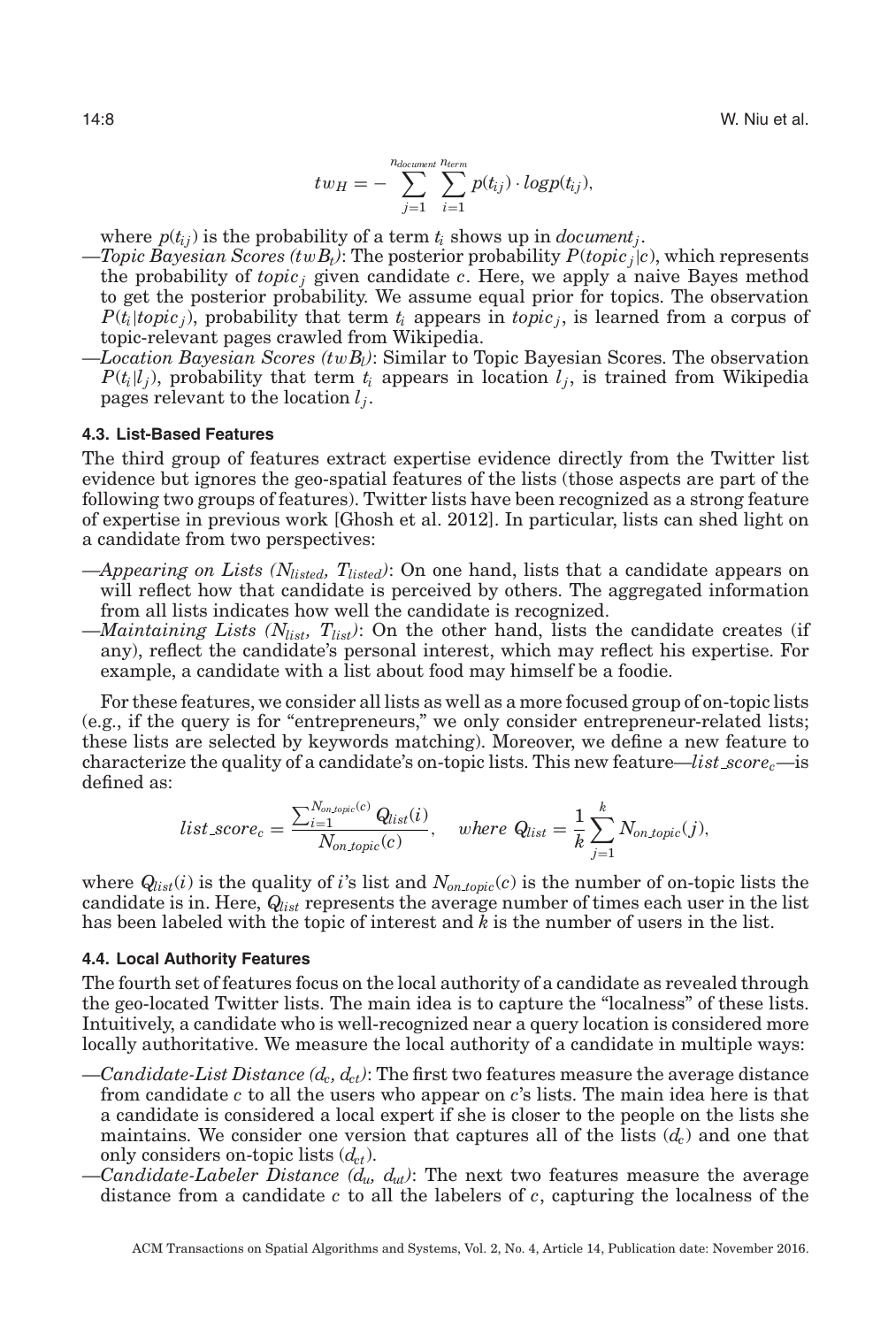people who have listed the candidate. Again, we consider one version with all lists  $(d_u)$  and one with on-topic lists  $(d_u)$ .

—*Candidate-Query Distance (duq, dcq)*: These two features measure distance from the query location. The first  $(d_{uq})$  is the average distance from a candidate's labelers to the query location; labelers who are closer to the query location are considered more authoritative. The second  $(d_{eq})$  is the distance from a candidate to the query location; candidates closer to the query location (regardless of whether they have been labeled by locals) are considered more authoritative.

In all cases, we measure distance using the Haversine distance, which gives the great-circle distance around the earth's surface. Apart from these six basic distance features, we also adopt two features used in a previous study of local experts [Cheng et al. [2014\]](#page-22-8): Candidate Proximity *Proxc* and Spread-Based Proximity *Proxspread*:

$$
Prox_c(c, l_q) = \left(\frac{d_{min}}{d(c, l_q) + d_{min}}\right)^{\alpha}
$$

where  $d(c, l_q)$  denotes the Haversine distance between the candidate *c*'s location and the query location  $l_q$ , and we set  $d_{min} = 100$  miles. In this case,  $\alpha = 1.01$  indicates how fast the local authority of candidate  $c$  for query location  $l_q$  diminishes as the candidate moves farther away from the query location.

The Spread-Based Proximity captures the average "spread" of a candidate's labelers with respect to a query location:

$$
Prox_{spread}(U_c, l_q) = \sum_{u \in U_c} Prox_c(u, l_q) / |U_c|,
$$

where  $u$  denotes one of the labelers  $U_c$  of candidate  $c$ . The "spread" measure considers how far an "audience"  $u$  is from the query location  $l_q$  on average. If the "core audience" is close to a query location on average, the candidate gets a high score of *Proxspread*.

#### **4.5. Distance-Biased Random Walk Features**

Whereas the previous local authority features consider relationships between a labeler and a candidate, they only consider direct evidence. That is, only the one-hop distance is ever considered. We introduce in this section a set of features that incorporate additional network context beyond these one-hop relationships. Concretely, we explore features based on a random walk model that directly incorporates the location of interest (the query location), the location of a candidate expert, and the location of external evidence of a candidate's expertise (e.g., in the case of the Twitter lists, the location of the list labeler). The main intuition is to bias a random walker according to the distances between these different components (the query location, the labeler, the candidate) for propagating local expertise scores. In this way, each candidate can be enriched by the network formed around them via Twitter lists.

4.5.1. Baseline Random Walk over Twitter Lists. We begin by modeling a graph based on Twitter lists, which contains the set of users and labeler-candidate relations on topic *t*, as a directed graph  $G = (V, E_t)$ . The nodes  $V = \{v_1, v_2, \ldots, v_n\}$  correspond to users. A directed edge  $e = (v_1, v_2)_t$ , where  $e \in E_t$ , indicates the presence of a labeler-candidate relation (which we will use listing for short) from user  $v_1$  to user  $v_2$  on topic  $t \in T$ . Here,  $E_t = \{e_1, e_2, \ldots, e_m\}$  represents the set of listings on topic *t* and  $T = \{t_1, t_2, \ldots, t_p\}$ is the set of topics. Furthermore, each user  $v_i$  has an associated location  $l(v_i)$ .

Over this graph, we can define a transition probability for a random walker to move from one user to the next, either by following forward links or by following backward links. As a baseline, consider a simple random walker model akin to Kleinberg's Hubs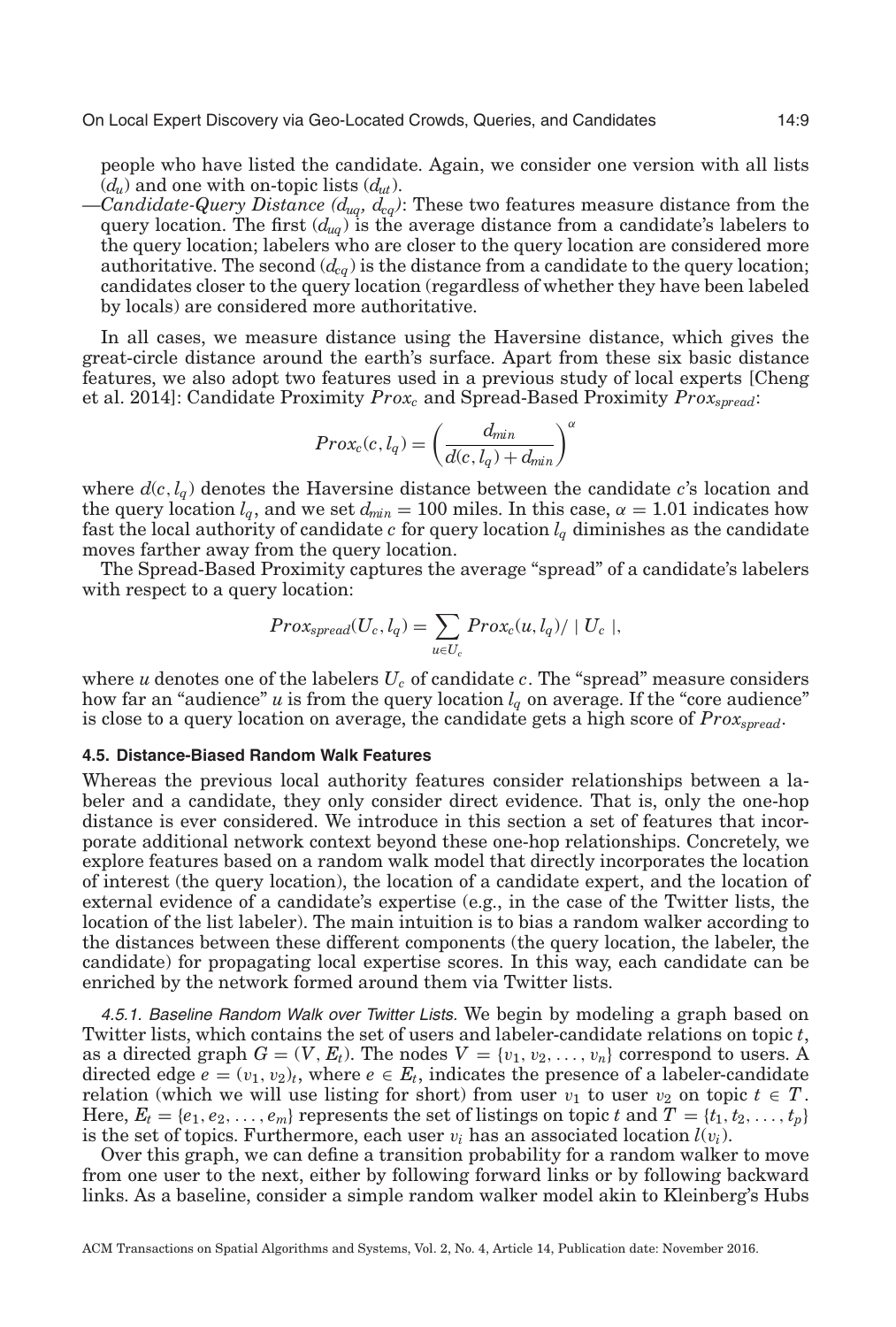<span id="page-9-0"></span>

(a) Candidates, labelers, and query location: random walk

(b) Candidate-Labeler Bias



(c) Candidate-Query Location Bias

(d) Labeler-Query Location Bias

Fig. 2. Three distance biases defined over random walk in Twitter list network.

and Authorities [Kleinberg [1999\]](#page-22-14). In Figure [2\(](#page-9-0)a), suppose the walker starts from a user  $v_1$ , selects a particular topic  $t$ , and then randomly selects a member  $v_2$  in the list to follow the outgoing link (or, as we say, forward link). The random walker further checks the topic  $t$  lists of which  $v_2$  is member and reversely follows an incoming link (or, as we say, backward link) to user  $v_3$  who has labeled  $v_2$  in a topic t list. The random walker alternatively follows a forward link and a backward link in a strict manner and continues this process forever. We further incorporate additional randomness: At each step, the walker can either follow the links or jump to a random user  $v_m \in U$ . In summary, we can assign each candidate a local expertise authority score  $A<sup>n</sup>(c)$ (reflecting local expertise) and each labeler a local expertise hub score  $H<sup>n</sup>(u)$  (reflecting how well this labeler is a conduit to other local experts):

$$
\mathcal{A}^n(c) = p \cdot \sum_{u_i} \mathcal{H}^{n-1}(u_i) \cdot \frac{1}{\mathcal{O}(u_i)} + \frac{1-p}{N}
$$

and

$$
\mathcal{H}^{n}(u) = p \cdot \sum_{c_i} \mathcal{A}^{n-1}(c_i) \cdot \frac{1}{\mathcal{I}(c_i)} + \frac{1-p}{N}
$$

where *p* is the probability of following a link and  $1 - p$  is the probability of teleporting.  $\mathcal{O}(u)$  is the outdegree of a labeler and  $\mathcal{I}(c)$  is the indegree of a candidate.

4.5.2. Integrating Local Bias. The preceding random walk is defined for capturing overall authoritative (and hub-like) candidate, without regard for localness. Hence, we propose three approaches for directly integrating distance bias:

**Candidate-Labeler Bias:** The first approach is to increase the likelihood of following a link to closer candidates (or, conversely, to decrease the likelihood of following links to distant candidates). The intuition here is that a labeler may tend to have stronger knowledge of candidates who are closer, reflecting their local connection. For example,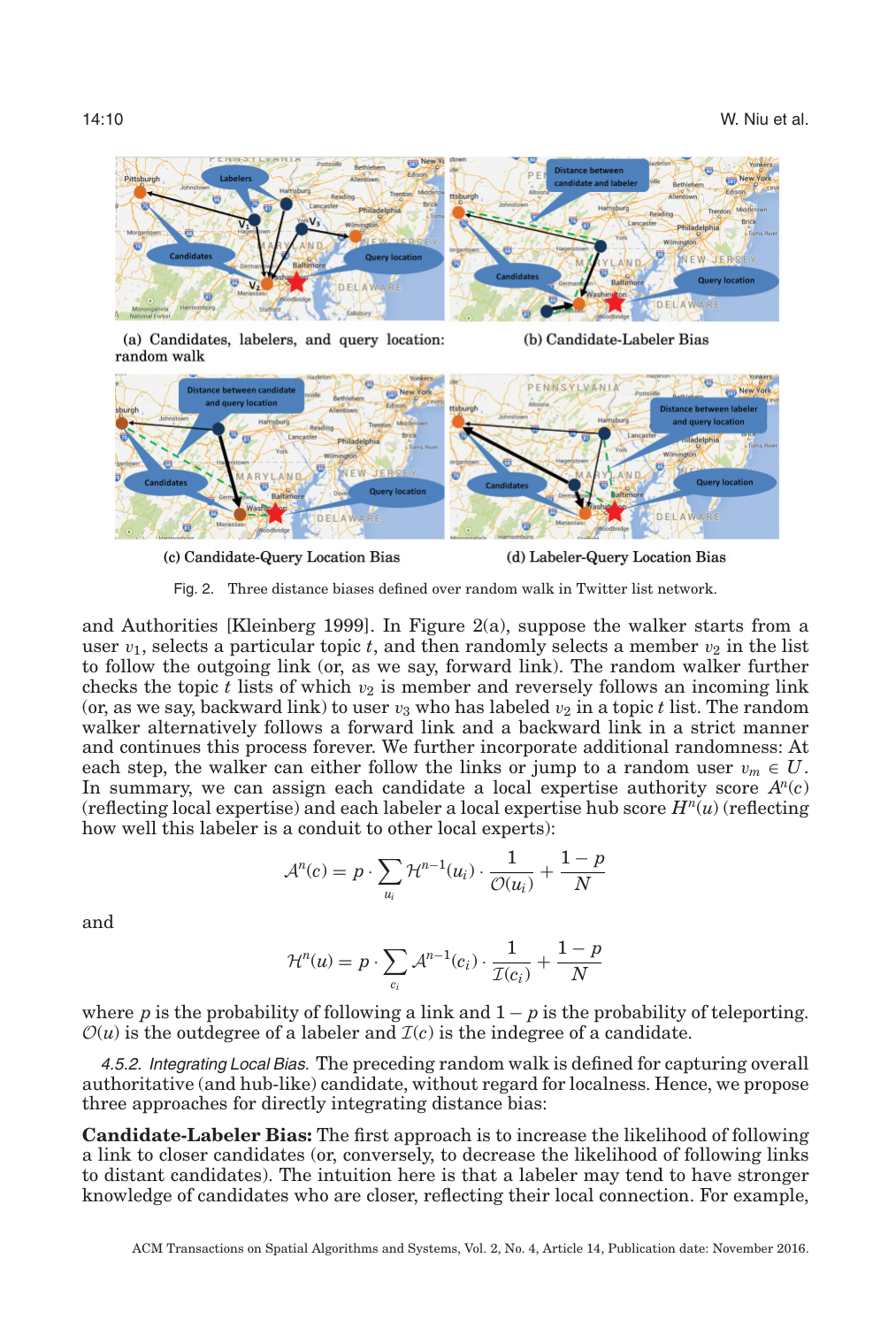in Figure [2\(](#page-9-0)b), the probability of transitioning from a labeler to a candidate is higher for closer nodes (represented here by a thicker arrow). The transition probability is lower for more distant nodes (represented by a thinner arrow). Formally, we define these probabilities in the following way: Let  $d(u, c)$  be the Haversine distance between labeler and candidate, and  $D_1$  is a nonlinear mapping in the form of Candidate Proximity discussed in Section [4.4,](#page-7-0) which maps  $d(u, c)$  to a real value in [0,1]. Other mappings are possible, but we find good results using this approach. The probability of following a forward link from *u* to *c* is defined as:

$$
P_1(u, c) = \frac{D_1(d(u, c))}{\sum_{c_j: u \to c_j} D_1(d(u, c_j))}.
$$

The probability of following a backward link from *c* to *u* is defined as:

$$
P'_1(u,c) = \frac{D_1(d(u,c))}{\sum_{u_j:c \to u_j} D_1(d(u_j,c))}.
$$

**Candidate-Query Location Bias:** The second approach is to increase the likelihood of following a forward link to a candidate who is closer to a query location (and, conversely, to decrease the likelihood of following links to candidates who are distant to the query location). The intuition is that a candidate who is closer to a query location is more likely to be knowledgeable about the topic at the query location. For example, in Figure  $2(c)$ , we see that the probability of transitioning to the candidate close to the query location is larger (represented by the thicker arrow) versus the probability of transitioning to the other candidate (represented by the thinner arrow). Formally, let  $d(c, l_q)$  be the Haversine distance between the location of candidate and query location, and  $D_2$  maps  $d(c, l_q)$  to a real value to a real value in [0,1], where  $D_2$  is a mapping similar to  $D_1$ . The probability of following a forward link from *u* to *c* is defined as:

$$
P_2(u,c,l_q) = \frac{D_2(d(c,l_q))}{\sum_{c_j:u \to c_j} D_2(d(c_j,l_q))}.
$$

**Labeler-Query Location Bias:** The third approach is to increase the likelihood of following a backward link to a labeler who is closer to the query location (and, conversely, to decrease the likelihood of following a backward link to a labeler who is distant to the query location). The intuition is that a labeler who is closer to a query location is more likely to label high-quality local expert candidates at the query location. For example, we can see in Figure [2\(](#page-9-0)d) that the labeler who is closer to the query location has a higher probability associated with that edge (as represented by the thick arrow). Otherwise, the probability is small (as represented by the thin arrow). Formally, let  $d(u, l_q)$  be the Haversine distance between labeler and query location, and  $D_3$  maps  $d(u, l_q)$  to a real value in [0,1], where  $D_3$  is a mapping similar to  $D_1$ . The probability of following a backward link from *c* to *u* is defined as:

$$
P_3(u, c, l_q) = \frac{D_3(d(u, l_q))}{\sum_{u_j: c \to u_j} D_3(d(u_j, l_q))}.
$$

**Combining Bias Factors:** Finally, we can combine the different bias factors in various ways. For illustration, assume we want to combine all three bias factors:  $\{d(c, l_q), d(u, l_q),$  $d(u, c)$ . We can define the probability to follow a forward link as:

$$
P_4(u, c, l_q) = \frac{D_1(d(u, c)) \cdot D_2(d(c, l_q))}{\sum_{c_j: u \to c_j} D_1(d(u, c_j)) \cdot D_2(d(c_j, l_q))},
$$

ACM Transactions on Spatial Algorithms and Systems, Vol. 2, No. 4, Article 14, Publication date: November 2016.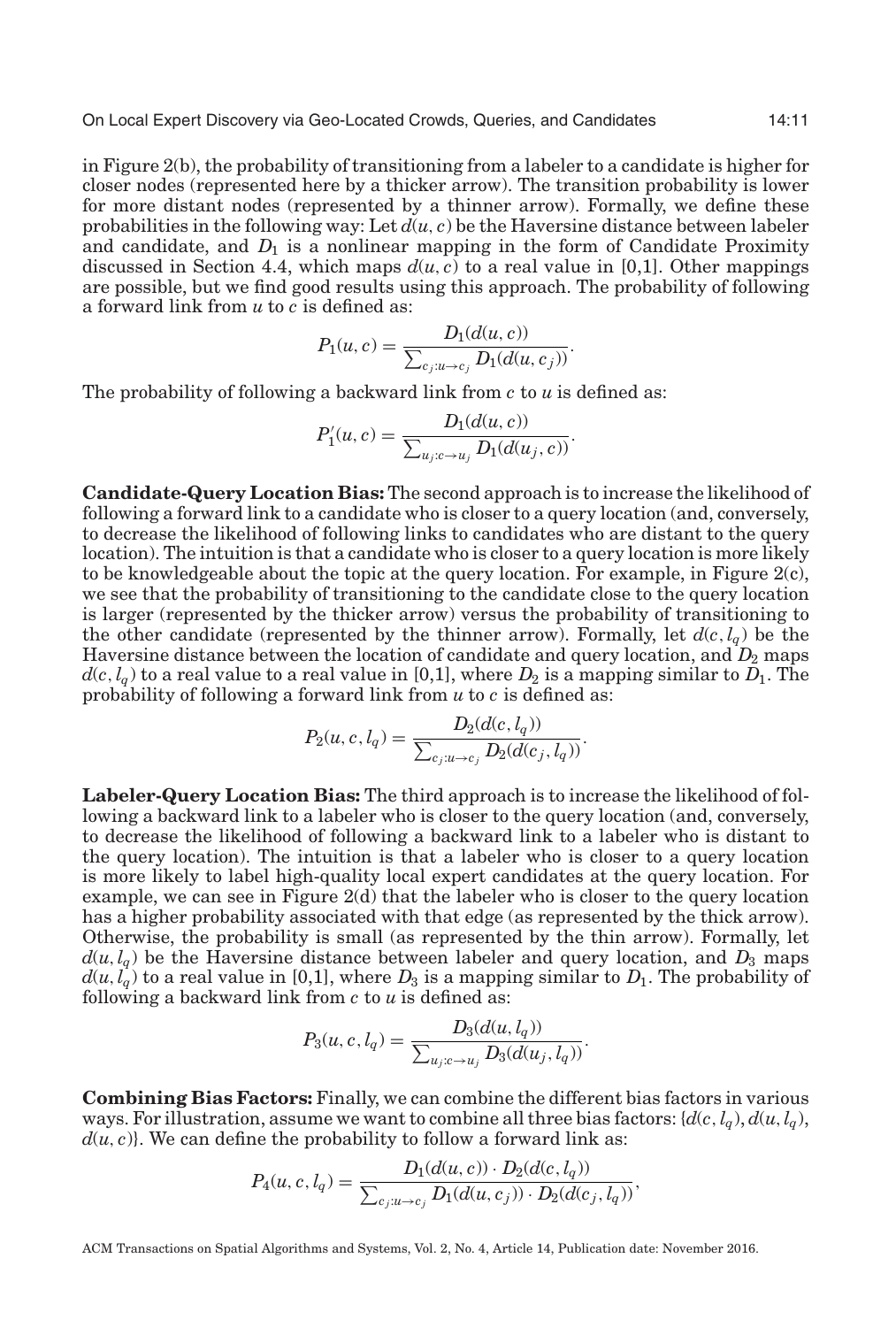and, in the same fashion, we can get the probability  $P'_4$ , which characterizes the probability of following a backward link.

Finally, we can embed these different distance-bias factors into the local expertise authority score  $A<sup>n</sup>(c)$  described earlier to generate a series of new features. Specifically, we generate seven new features based on the distance-biased random walk (as shown in Table [II\)](#page-6-0).  $ha_0$  uses the original setting with no distance influence.  $ha_1$  and  $ha_2$  take the distance between labeler and candidate into account  $(P_1(u, c)$  and  $P'_1(u, c)$ ). *ha*<sub>3</sub> considers the distance between the location of a candidate and the query location  $(P_2(u, c, l_q))$ . *ha*<sub>4</sub> considers the distance between the labeler and the query location  $(P_3(u, c, l_q))$ . *ha*<sub>5</sub> considers how distant a candidate  $(P_2(u, c, l_q))$  and the labelers  $(P_3(u, c, l_q))$  are from the query location. Finally,  $h_6$  considers the distance between each pair of the three entities  $(P_4(u, c, l_q))$ .

## **5. EVALUATION**

In this section, we present the experimental setup, including the collection of ground truth data via AMT, alternative local expert ranking methods, and metrics for comparing these methods. We then report on a series of experiments designed to answer the following questions: How does the learning-based local expert ranking approach compare to existing methods? How stable are the results across different topics and locations? What features are most important for identifying local experts? Can a local expert model trained on one topic generalize to other topics?

## **5.1. Experimental Setup**

Our experiments rely on the dataset described in Section [3.2,](#page-3-0) totaling 15 million geotagged list relationships.

**Queries.** We adopt a collection of eight topics and four locations that reflect real information needs. The topics are divided into broader local expertise topics—"food," "sports," "business," and "health"—and into more specialized local expertise topics that correspond to each of the broader topics—"chefs," "football," "entrepreneurs," and "healthcare." The locations are New York City, San Francisco, Houston, and Chicago, which all have relatively dense coverage in the dataset for testing purposes.

**Retrieving Candidates.** For each method tested, we retrieve a set of candidates for ranking based on topics derived from list names. For each list name, we apply tokenization, case folding, stopword removal, and noun singularization. We separate string patterns like "FoodDrink" into two tokens "food" and "drink." We consider each of the remaining keywords as a *topic*. Finally, each candidate is associated with all topics derived from this process, resulting in a set of potential candidates to be ranked.

**Proposed Method: Local Expert Learning (LExL).** There are a wide variety of learning-to-rank approaches possible; in this article, we evaluate four popular learningto-rank strategies: Ranknet, MART, Random Forest, and LambdaMART. We use an open source implementation of these methods in the RankLib toolkit. While we previously introduced LambdaMART, here we briefly introduce these three other variations of LExL. Ranknet is a pairwise learning-to-rank method in which each pair of the candidates is considered together to form a positive or negative instance. The cost function of Ranknet aims to minimize the number of inversions in ranking. MART is based on the idea of boosting, and it uses gradient-boosted decision trees for prediction tasks. The prediction model is a linear combination of the outputs of a set of regression trees. Random Forest is an application of bagging, which can substantially improve the quality of probability estimates in almost all domains [Provost and Domingos [2003\]](#page-23-12). However, bagging has two disadvantages: greater computation cost and loss of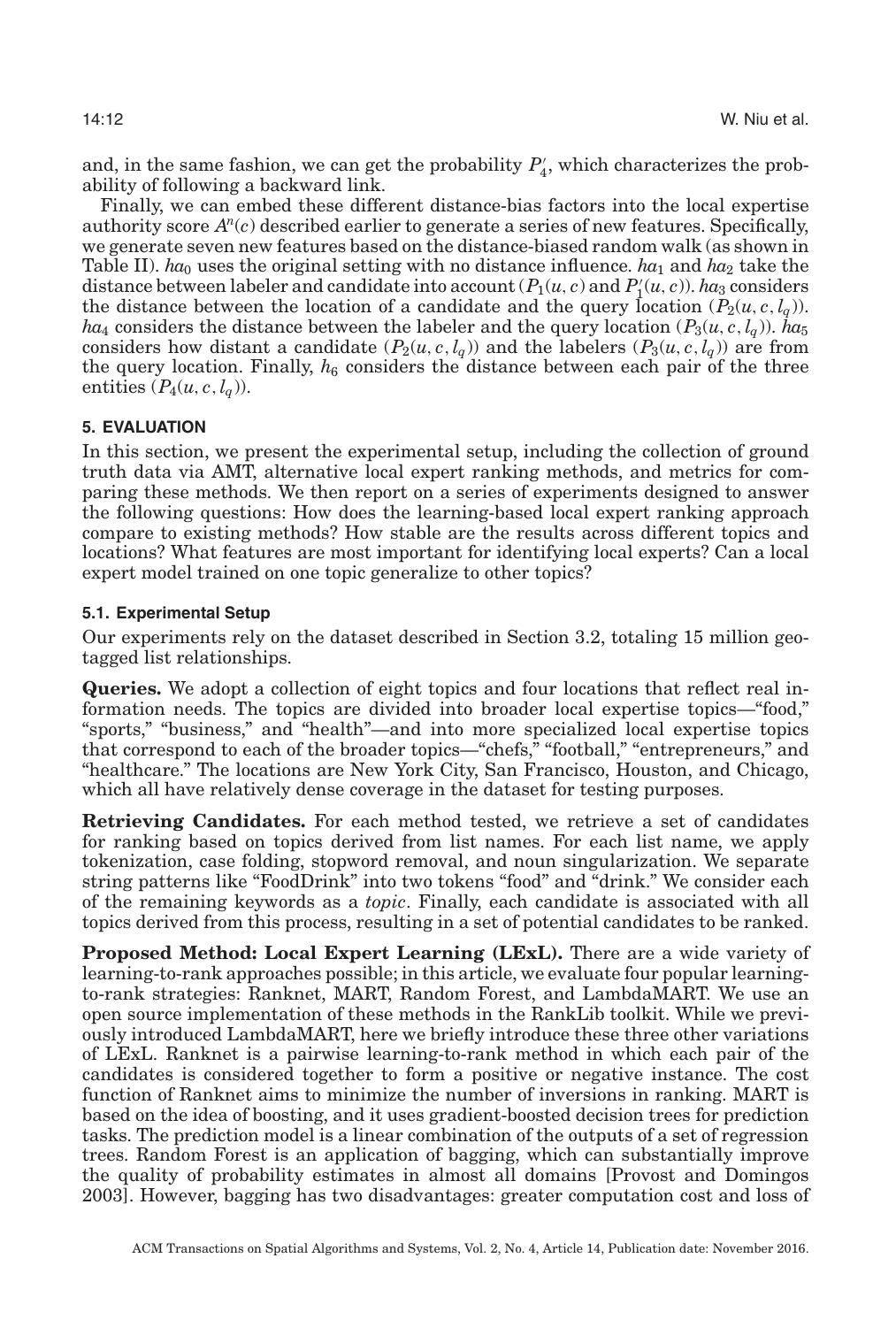comprehensibility. Note that LambdaMART is a specific instance of MART that evolved out of a combination of Ranknet and MART. For each topic, we randomly partition the collected candidates together with their five categories of features into four equal-sized groups for training and testing. We use four-fold cross-validation for reporting the results. We compare our proposed approach with two state-of-the-art approaches for finding local experts:

- —**Cognos+ [Ghosh et al. [2012\]](#page-22-2):** The first baseline method is the Cognos expert ranking scheme. Cognos was originally designed for identifying general topic experts, so the ranked lists from Cognos are independent of query location. Hence, we modify Cognos by incorporating a distance factor when calculating cover density ranking [Clarke et al. [2000\]](#page-22-15), where each label is weighted by a distance factor range [0,1], similar to Candidate Proximity discussed in Section [4.4.](#page-7-0) We refer to this locationsensitive version of Cognos as Cognos+.
- —**LocalRank [Cheng et al. [2014\]](#page-22-8):** The second baseline method is the LocalRank framework proposed in Cheng et al. [\[2014\]](#page-22-8). This framework ranks candidates by a linear combination of local authority and topical authority. We choose the best performing combination reported in that paper—spatial proximity plus direct labeled expertise (SP+DLE)—as the baseline to compare against.

Note that of these alternative methods are unsupervised, whereas the learningbased approach proposed here integrates labeled training data to bootstrap the ranker. Naturally, we would expect the supervised approach to perform well; our goal here is to measure this improvement as well as investigate the key factors for this improvement.

## <span id="page-12-0"></span>**5.2. Gathering Ground Truth**

Since there are no publicly available data that directly specify a user's local expertise given a query (location  $+$  topic), we rely on an evaluation based on ground truth by employing human raters (turkers) on Amazon Mechanical Turk to rate the level of local expertise for candidates via Human Intelligent Tasks (HITs).

## **5.3. Pooling Strategy**

It is too expensive to manually label the local expertise of every candidate with each query pair (location  $+$  topic). Moreover, many candidates are irrelevant to the query location and do not possess expertise on the topic of interest. Hence, a pooling strategy is adopted to improve the effectiveness of obtaining relevance judgments by reducing the number of irrelevant candidates presented to turkers to improve their effective utilization [Kazai et al. [2011\]](#page-22-16). To build the pool of local expert candidates, the candidate set is sampled for each query pair, which only considers those candidates who appear at least once on on-topic list. 100 candidates are selected for each query pair, and then they are randomly assigned to different HITs.

## **5.4. HIT Design**

Each HIT includes instructions and examples of local expertise along with 12 candidates to judge. Turkers can access the information about the query pair and a link to a candidate's Twitter page including account profile, recent tweets, lists, and home location. Turkers are then asked to rate each candidate's local expertise on a five-point scale corresponding to no local expertise (0), difficult to tell (1), a little local expertise (2), some local expertise (3), and extensive local expertise (4). The topic and location are kept the same within a single HIT, so the turkers can become familiar with the style of HITs with the task and make more consistent judgments. Several evaluation criteria [Kazai et al. [2011\]](#page-22-16) are adopted to collect high-accuracy and reliable ground truth judgments. First, 2 out of the 12 candidates are set as trap questions, where we have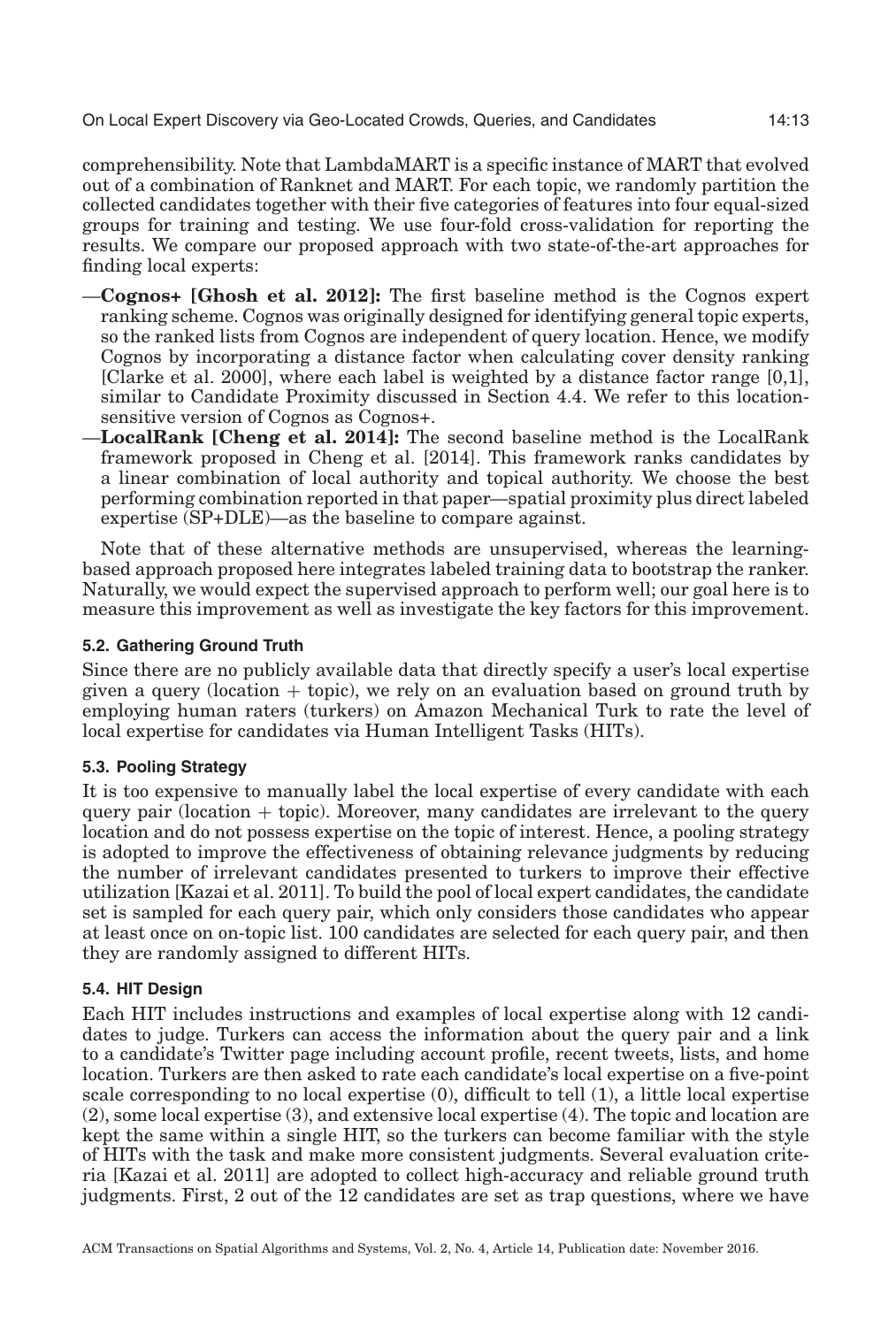<span id="page-13-0"></span>

| <b>Topic</b> | Accuracy | $\kappa$ value |
|--------------|----------|----------------|
| food         | 0.6845   | 0.5320         |
| sport        | 0.7889   | 0.4903         |
| business     | 0.7119   | 0.4596         |
| health       | 0.7639   | 0.4461         |
| chef         | 0.6640   | 0.4679         |
| football     | 0.7758   | 0.3834         |
| entrepreneur | 0.7128   | 0.2868         |
| healthcare   | 0.7675   | 0.5952         |
| Average      | 0.7337   | 0.4576         |

Table III. Turker Agreement for Topics

already judged the candidates as either clearly local experts (4) or obviously having no local expertise (0). These trap candidates are chosen to identify turkers who give random judgments or make judgments only by the candidate's home location (e.g., quickly assigning high scores to those candidates whose locations are given as Houston on the map instead of looking at their Twitter information for a task seeking local experts on Houston healthcare). We also maintain a turker qualification type in AMT that only allows turkers whose results are consistently of good quality to continue working on our HITs. For each candidate, we collect five judgments from distinct turkers, and the majority judgment is taken as the final local expertise rating; if there is a tie in the vote, the ceiling of the average is taken as the final rating.

## **5.5. Turker Agreement**

After running the HITs experiments, 16k judgments were collected in total across the eight topics and four locations based on the preceding settings. But are these assessments of local expertise reliable? To answer this, the *accuracy* and the *kappa statistic* [Fleiss et al. [1969\]](#page-22-17) are calculated to explore the validity of turker judgments. The accuracy for a candidate *c* given a query pair *q* is defined as

$$
Accuracy(c, q) = \frac{No. \text{ of majority judgments}}{No. \text{ of judgments.}}
$$

Accuracy ranges from 0 to 1, with 0 meaning every judgment for the candidate is unique and agrees with no other judgment, and 1 meaning all raters give a consistent judgment for the candidate. The kappa statistic also measures interrater reliability, ranging from 0 to 1, with larger values indicating more consistency in judgments. In Table [III,](#page-13-0) we show the accuracy and kappa values for each topic, where we treat local expertise scores of 2, 3, and 4 as relevant and scores of 0 and 1 as irrelevant. The average accuracy across all topics is 0.74, which indicates that around 3 out of 4 raters agree on whether one candidate is a local expert. The accuracy is higher in some topics (e.g., football), indicating that assessing local expertise may be inherently easier in some cases. For kappa, an average of 0.46 means "moderate agreement." As in the case of accuracy, there is variability in the scores, with the topic "entrepreneur" being the most controversial topic to judge and "healthcare" being the easiest.

## **5.6. Evaluation Metrics**

To evaluate the quality of local expertise approaches, three metrics are adopted across all experiments: Rating@k, Precision@k, and NDCG@k.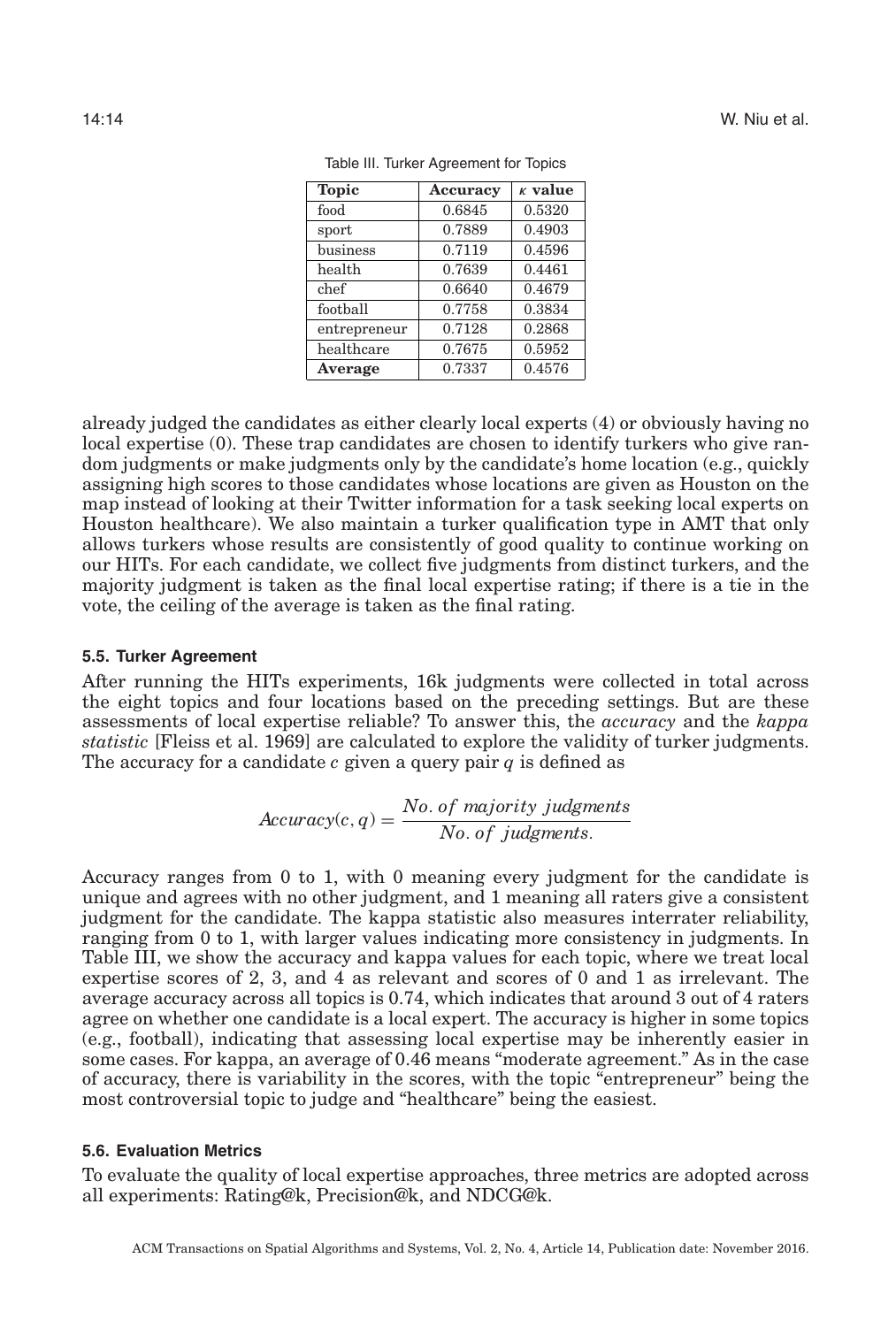**Rating@k** measures the average local expertise rating for a query pair to output the top-k experts for each approach, defined as:

$$
Rating@k = \sum_{i=1}^{k} rating(c_i, q)/k,
$$

where *c* is candidate and *q* is the query pair. In our scenario,  $k = 10$ . The Rating@10 here ranges from 0 to 4, where a value of 4 says the majority of the raters believe that every one of the top 10 experts found by the local expertise method has extensive local expertise. Since Recall will calculate the fraction of relevant ratings that are retrieved based on all Turkers' judgments across query topics and locations, the value of Recall won't change for different learning methods and different sets of features. Thus we utilize Rating@k instead of Recall.

**Precision@k** measures the percentage of the top-k suggested local experts who are actually local experts. Here, candidates with a rating 3 or 4 are considered relevant; all others are irrelevant. Note that this is a more conservative approach than the one for interjudge reliability; we want more distinguishing power deployed between approaches for comparing local expertise methods.

$$
Precision@k = \sum_{i=1}^{k} r_i / k,
$$

where  $r_i = \begin{cases} 1 & \text{if rating}(c_i, q) \geq 3 \\ 0 & \text{else} \end{cases}$ 

**NDCG@k** compares how close each method's top-k ranking order of local experts is to the ideal top-k ranking order.

$$
NDCG@10 = \frac{DCG@10}{IDCG@10},
$$

where  $DCG@10 = \sum_{i=1}^{10} \frac{2^{rating_i}-1}{\log_2(i+1)}$  and  $IDCG@10 = \sum_{i=1}^{10} \frac{2^{rating'_i}-1}{\log_2(i+1)}$  *. rating<sub>i</sub>* represents the actual rating of the candidate in position  $i$ , and  $rating_i^{\prime}$  represents the rating of the candidate in position *i* given the ideal decreasing ranking order of all candidates. *DCG*@10 is the Discounted Cumulative Gain (DCG) of the learned ranking order until position 10, and IDCG@10 is the maximum possible DCG up to position 10.

#### **5.7. Results**

5.7.1. Comparison versus Baselines. We begin by comparing the proposed learning method (LExL) versus the two baselines. Figure [3](#page-15-0) shows the Precision@10, Recall@10, and NDCG@[1](#page-14-0)0 of each method averaged over all queries.<sup>1</sup> We consider the LambdaMART version of LExL, in addition to methods using Ranknet, MART, and Random Forest. First, we observe that three versions of LExL clearly outperform all alternatives, resulting in a Precision@10 of more than 0.76, an average Rating@10 of around 3.1, and an NDCG of around 0.84.

Cognos has been shown to be effective at identifying general topic experts. However, we see here that even a modified version that includes a distance factor is not compatible with local expert finding. For example, Cognos may identify a group of "healthcare" experts known nationwide, but it has difficulty uncovering local experts.

<span id="page-14-0"></span><sup>1</sup>Note that the results reported here for LocalRank differ from the results in Cheng et al. [\[2014\]](#page-22-8) because the experimental setups are different. First, our rating has 5 scales, which are intended to capture more detailed expertise levels. Second, Cheng et al. [\[2014\]](#page-22-8) only considers ideal ranking order for the top 10 results from LocalRank when calculating IDCG@10, whereas we consider a much larger corpus.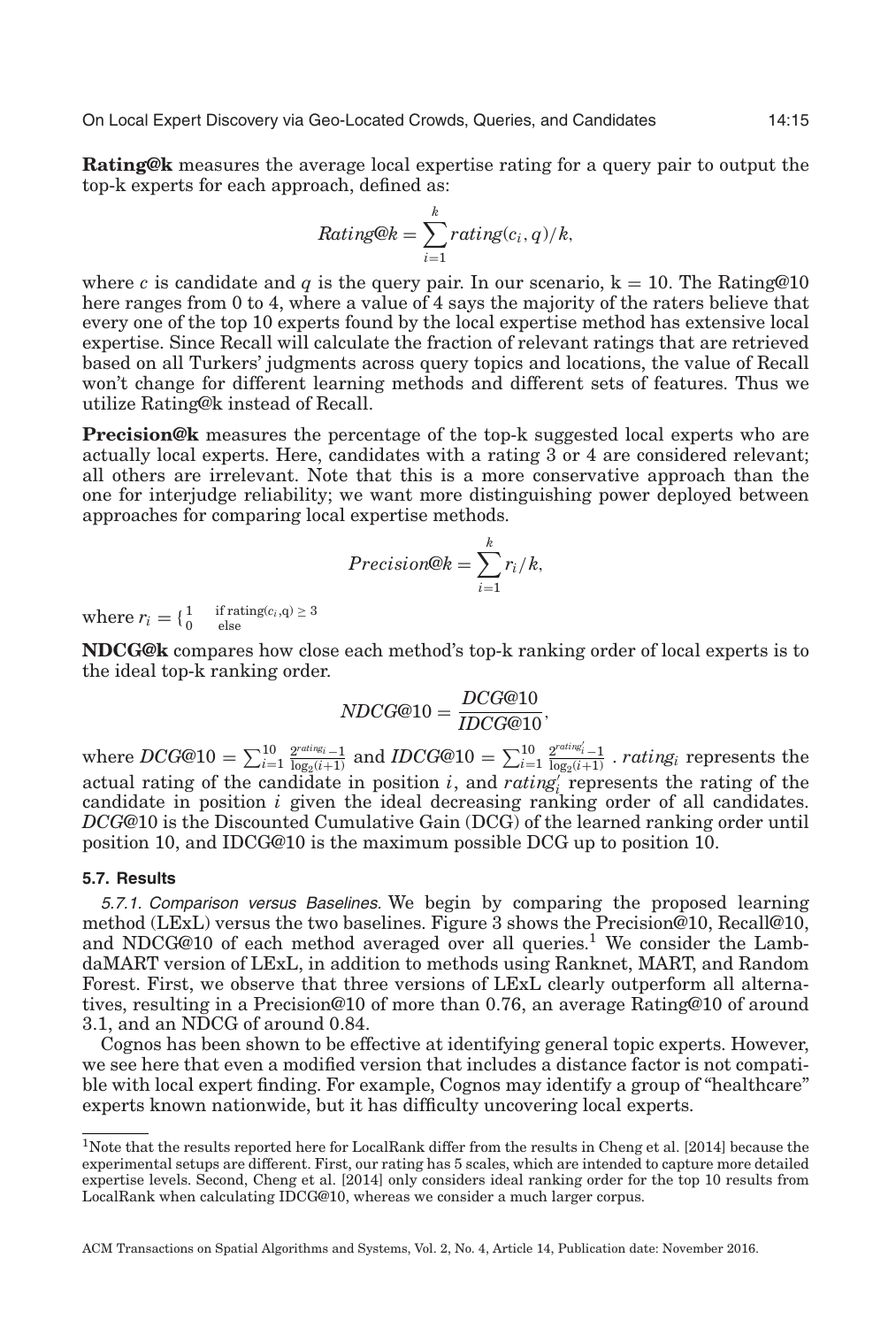<span id="page-15-0"></span>

Fig. 3. Evaluating the proposed learning-based local expertise approach versus two alternatives. "+" marks statistically significant difference with LExL[LambdaMART] according to paired t-test at significance level 0.05.

LocalRank has a much better Precision@10 of around 0.5 compared to Cognos+, which indicates that 50% of the candidates it identifies have at least "some local expertise" for the query. The average Rating@10 is 2.49, which means the candidates are generally rated between "a little expertise" and "some expertise." Since LocalRank explicitly builds on both topical and local signals (by exploiting the distance between a candidate's labelers and the query location), it performs much better than Cognos+. However, LocalRank is only a linear combination of these two factors and so does not exploit either additional factors (like the random walk presented in this article) or take advantage of a learning approach for optimizing the weighting of these factors.

For the four LExL approaches, Ranknet performs comparably to LocalRank, but the remaining three all result in significantly better performance, with both Random Forest and LambaMART achieving comparably good results. These two methods have a Rating@10 of around 3.1, indicating that the local experts discovered have from "some local expertise" to "extensive local expertise." The Precision@10 and NDCG@10 also support the conclusion that these learning-based methods result in high-quality local experts. Since LambdaMART is significantly less computationally expensive (∼1/6 of the computing time of Random Forest), we adopt it for the remainder of the article.

5.7.2. Effectiveness Across Topics and Locations. Given the good performance of LExL with LambaMART, we next turn to comparing the effectiveness of this approach across the four general topics and four narrower topics before turning to a location comparison in the following discussion. Is the effectiveness of local expert finding consistent across topics? And does it vary by the specificity of the topic?

We observe in Table [IV](#page-16-0) that NDCG@10 is consistently high for the four general topics, with an average value of 0.8212. Precision@10 and Rating@10 are also consistent for general topics except for the topic of "health," which has relatively low values. We attribute this poor showing due to data sparsity: (i) First, through manual inspection, we find that there are inherently only a limited number of candidates with high local expertise for the "health" topic in the training and testing datasets. (ii) Second, since we only consider candidates with "some local expertise" and "extensive local expertise" as good matches for a query, this additionally reduces the number of possible local experts. However, since the learning framework is effective at identifying even those few local experts in "health," we see a high NDCG@10.

We observe comparable results for the four narrower topics. The Precision@10 is lower than for the general topics (0.75 versus 0.81), but the NDCG@10 is higher (0.88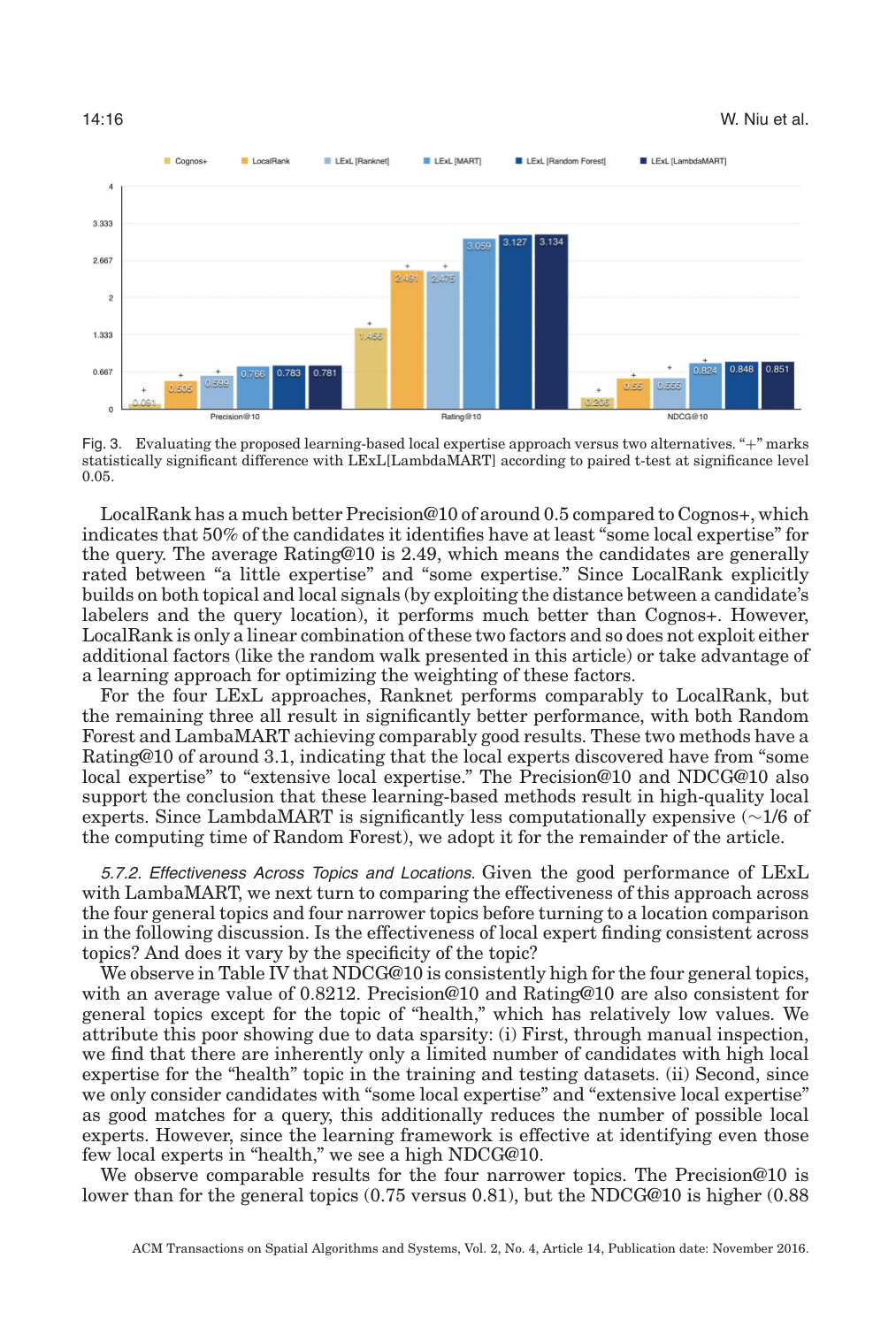<span id="page-16-0"></span>

| <b>Topics</b>     | Precision@10 | Rating@10 | NDCG@10 |
|-------------------|--------------|-----------|---------|
| food              | 0.8250       | 3.125     | 0.7442  |
| sports            | 0.9152       | 3.225     | 0.9054  |
| business          | 0.9237       | 3.368     | 0.8506  |
| health            | 0.5873       | 3.059     | 0.7847  |
| chefs             | 0.8233       | 3.163     | 0.9044  |
| football          | 0.7283       | 2.933     | 0.9002  |
| entrepreneurs     | 0.7377       | 3.040     | 0.7489  |
| healthcare        | 0.7100       | 3.166     | 0.9673  |
| General topic AVG | 0.8128       | 3.193     | 0.8212  |
| Subtopic AVG      | 0.7498       | 3.075     | 0.8802  |

Table IV. Quality of Local Expert Rankings Across Topics

Table V. Quality of Local Expert Ranking in Different Locations

| Locations     | P@10   | R@10  | NDCG@10 |
|---------------|--------|-------|---------|
| Houston       | 0.7214 | 2.917 | 0.8473  |
| Chicago       | 0.7788 | 3.244 | 0.8486  |
| New York      | 0.7875 | 3.294 | 0.8501  |
| San Francisco | 0.7563 | 3.081 | 0.8580  |

Table VI. Quality of Local Expert Ranking Using Different Sets of Features

<span id="page-16-2"></span><span id="page-16-1"></span>

| <b>Features</b>      | Precision@10       | Rating@10         | NDCG@10            |
|----------------------|--------------------|-------------------|--------------------|
| User-based           | $0.6714^{\dagger}$ | $2.748^{\dagger}$ | $0.6955^{\dagger}$ |
| <b>Tweet Content</b> | $0.6804^{\dagger}$ | $2.730^{\dagger}$ | $0.6973^{\dagger}$ |
| List-based           | $0.6839^{\dagger}$ | $2.807^{\dagger}$ | $0.6824^{\dagger}$ |
| Local Authority      | $0.7386^{\dagger}$ | $3.002^{\dagger}$ | $0.7662^{\dagger}$ |
| <b>DistBRW</b>       | $0.7431^{\dagger}$ | $2.995^{\dagger}$ | $0.7734^{\dagger}$ |
| All Features         | 0.7813             | 3.134             | 0.8507             |

'†' marks statistically significant difference with LExL[LambdaMART] according to paired T-test at significance level 0.05.

versus 0.82). Part of the higher NDCG results may be attributed to the decrease in the denominator of NDCG for these narrower topics (the Ideal DCG), so the ranking method need only identify some of a pool of moderate local experts rather than identify a few superstar local experts.

In a similar fashion, we evaluate the quality of LExL across the four query locations, as shown in Table [V.](#page-16-1) For the most part, the Precision@10, Rating@10, and NDCG@10 show good consistency across these four locations—Chicago, Houston, New York and San Francisco—suggesting the potential of a learning-based method to identify factors associated with each location for uncovering local experts.

#### **5.8. Evaluating Feature Importance**

Given the strong performance of the learning approach for local experts, what is the significance of the different kinds of features used for learning? Recall that the learning model is built on five kinds of features—user-based, tweet content, list-based, local authority, and distance-biased random walks (DistBRW). To assess the importance of these different features, we train four different LExL models, one for each feature type. For example,the model is trained only using user-based features and then evaluates the quality of local experts identified.

We can see from Table [VI](#page-16-2) that the five feature classes result in varying levels of local expert quality. The user-based, list-based, and tweet content features perform relatively well (especially when compared to LocalRank), although not as well as the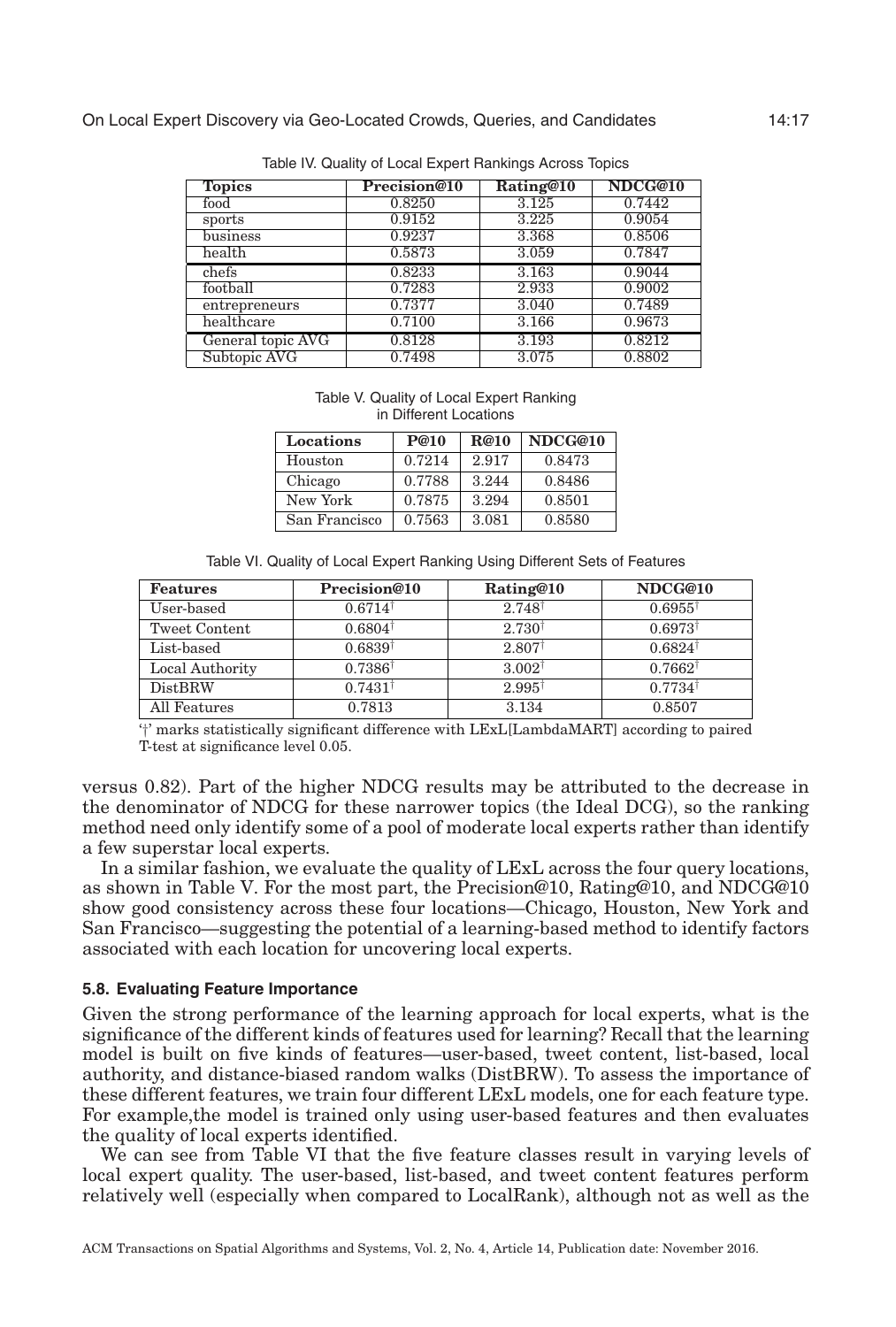<span id="page-17-0"></span>

| Feature                          | <b>REF</b>     | Tree-based | Feature                 | REF            | Tree-based     |
|----------------------------------|----------------|------------|-------------------------|----------------|----------------|
| $N_{follower}$                   |                | 2          | $\overline{N_{listed}}$ |                | 2              |
| $N_{friend}$                     |                |            | $T_{listed}$            | 4              | 2              |
| $N_{\it fav}$                    |                |            | $N_{list}$              | 3              |                |
| $N_{status}$                     |                |            | $T_{list}$              | 5              |                |
| $T_{\it create}$                 | $\overline{2}$ | 0          | $list\_score_c$         |                | 6              |
|                                  |                |            | $d_c$                   |                |                |
| $twP_c$                          |                |            | $d_{ct}$                | 3              |                |
| $tw_H$                           |                |            | $d_u$                   | 3              |                |
| $twB_{business}$                 |                |            | $d_{ut}$                | 4              |                |
| $twB_{entrepreneur}$             |                |            | $d_{uq}$                | 2              |                |
| $\mathit{twB}_{\mathit{food}}$   |                |            | $d_{cq}$                | 8              | 8              |
| $twB_{chef}$                     |                |            | $Prox_c$                |                | 8              |
| $tw\mathcal{B}_{sport}$          |                |            | $Prox_{spread}$         | 6              | 6              |
| $twB_{food}$                     |                |            | ha <sub>0</sub>         | $\overline{2}$ | 5              |
| $\mathit{twB}_{\mathit{health}}$ |                |            | $ha_1$                  | 5              |                |
| $twB_{\it{healthcare}}$          |                |            | $ha_2$                  | 2              | 4              |
| $twB_{chi}$                      |                |            | $ha_3$                  | $\overline{2}$ | $\overline{2}$ |
| $\mathit{twB}_{hou}$             |                |            | $ha_4$                  |                | 6              |
| $twB_{nv}$                       |                |            | $ha_5$                  | 2              | 6              |
| $twB_{sf}$                       |                |            | $ha_6$                  | 8              |                |

Table VII. Accumulated Times of Features Selected by Different Methods

local authority and DistBRW features. These results suggest that intelligent combinations of many features via a learning method can outperform a simple combination of two carefully selected features (as in LocalRank). The DistBRW features achieve the highest Precision@10 and NDCG@10 among all five kinds of features. We attribute the results to DistBRW integrating expertise propagation as well as distance bias factors into capturing local expertise. We can observe that the combination of all features performs the best of all. One more interesting finding is that Tweet Content features didn't perform as well as we expected. This may be because the keywords related to topic and location in tweet content didn't appear very often. For example, an NFL quarterback may share his feelings about life more often than his expertise topics of football. Thus, we can conclude that tweet content is not the determining factor of finding local experts.

But which specific features are most informative, regardless of feature category? Here, we adopt two different feature selection methods to identify the most informative features for local expert ranking.

- —**Recursive Feature Elimination (RFE).** In this approach, a linear regression model is trained and weight is assigned to each feature. Then, features with the smallest absolute weight are eliminated. For each topic, we keep eliminating the unimportant features until only a required number of features are left.
- —**Tree-Based Feature Selection.** In this approach, a number of randomized decision trees are built on various subsamples of the dataset. The importance of a feature is determined by *Gini importance* or *Mean Decrease Impurity*, which is defined as the total decrease in node impurity of all trees in the ensemble [Breiman et al. [1984\]](#page-22-18). Features that attach to a node with higher *Gini importance* are more informative in the model.

Table [VII](#page-17-0) shows the accumulated number of times that each feature is selected by the two different feature selection methods. For 39 features, most of the top features are from local authority features and DistBRW features.

The results is aggregated across all queries (topics + locations) and reported in Table [VIII,](#page-18-0) which shows the top features for each feature importance method. There are seven common top features across both methods, which is highly consistent. Recall that *dcq* and *dut* capture the distance from candidate to query location and the average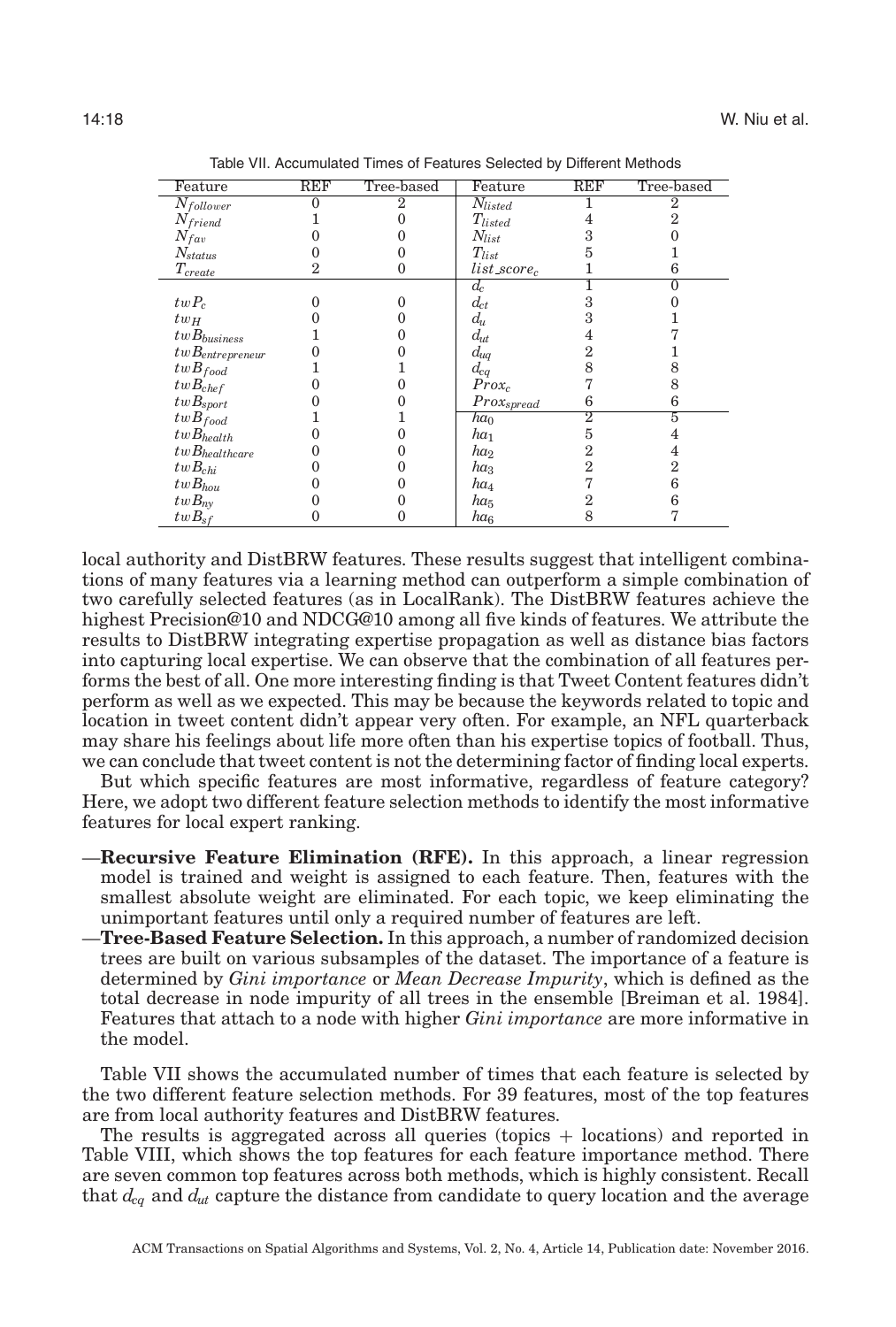<span id="page-18-0"></span>

| <b>Method</b>        | <b>Top-10 Features</b>                                                                                                                          |
|----------------------|-------------------------------------------------------------------------------------------------------------------------------------------------|
| $\operatorname{RFE}$ | $d_{cq}$ , ha <sub>6</sub> , $Prox_c$ , ha <sub>4</sub> , $Prox_{spread}$ , $T_{list}$ , ha <sub>1</sub> , $T_{listed}$ , $d_{ut}$ , $N_{list}$ |
| Tree-based           | $  d_{cq}, Prox_c, ha_6, d_{ut}, ha_4, Prox_{spread}, ha_5, list_score_c, ha_0, ha_1$                                                           |

Table VIII. Individual Feature Importance

|  | Table IX. Performance Using Selected Features |
|--|-----------------------------------------------|
|  |                                               |

| <b>Method</b> | Precision@10 | Rating@10 | NDCG@10 |
|---------------|--------------|-----------|---------|
| RFE.          | 0.7612       | 3.059     | 0.8357  |
| Tree-based    | 0.7753       | 3.078     | 0.8444  |
| All Features  | 0.7813       | 3.143     | 0.8507  |

<span id="page-18-1"></span>distance from candidate to all on-topic labelers, respectively.  $Prox_c$  shows the distance between the location of candidate and query location, and  $ha<sub>6</sub>$  is the steady-state local expertise authority score of a candidate incorporating all three distance influences. Based on the selection results, we can say that, compared to the tweet content, a candidate's list and location-related features are more decisive for finding local experts.

Ultimately, how explanatory are these features? We further train two additional LExL models—one using the top-10 features from the RFE feature importance method and one using the top-10 features using the tree-based method. Table [IX](#page-18-1) shows the evaluation metrics for these two approaches versus the full-blown LExL model with all features. We observe that the difference of Precision@10 and Rating@10 is about 0.02 and NDCG@10 is about 0.1 for both methods, compared to the All Features case. Moreover, the difference between the values of three evaluation metrics and those of the All Features' case is not statistically significant. These results confirm the importance of the local authority features and the DistBRW features and further show that highquality local expert models may be built using fairly compact features.

## **5.9. Generalizability of Local Expert Models**

Finally, can a learned model be reused to rank other topics? The generalizability of the local expert models is explored in this section. In many cases, we can imagine building a local expert model that is optimized for one type of topic (e.g., healthcare) but then we want to apply the model to a different topic (e.g., finance), for example, in cases where training data is unavailable or expensive to collect. Are the models of local expertise generalizable enough to support high-quality local expert finding in these new topic areas? Or do the key features and feature weightings vary from topic to topic, so that a specialized model must be built for each topic?

The first experimental setup here is to train a model on each of four topics and then to apply this model to a different topic. Concretely, we train over the four general topics—health, food, business, and sports—and then rank candidates in each of the four narrower topics—healthcare, chefs, entrepreneurs, and football. Intuitively, a model trained over a related topic is expected to perform better than a model trained over a less similar topic (e.g., a health-based local expert model should do better for healthcare but worse for football). But does this hold? And how well do the less related models perform?

The results of this experiment are shown in Table [X.](#page-19-0) For each of the four narrower topics, the model corresponding to the most related general topic indeed produces the best results. Perhaps surprisingly, these models perform on par with the models trained over the individual topics in Table [IV](#page-16-0) or even better in Precision@10 and Rating@10. Since the general topic models build a broader measure to define a local expert than the individual models of a narrower topic, they can rank the more related candidates higher, which leads to high Precision@10 and Rating@10.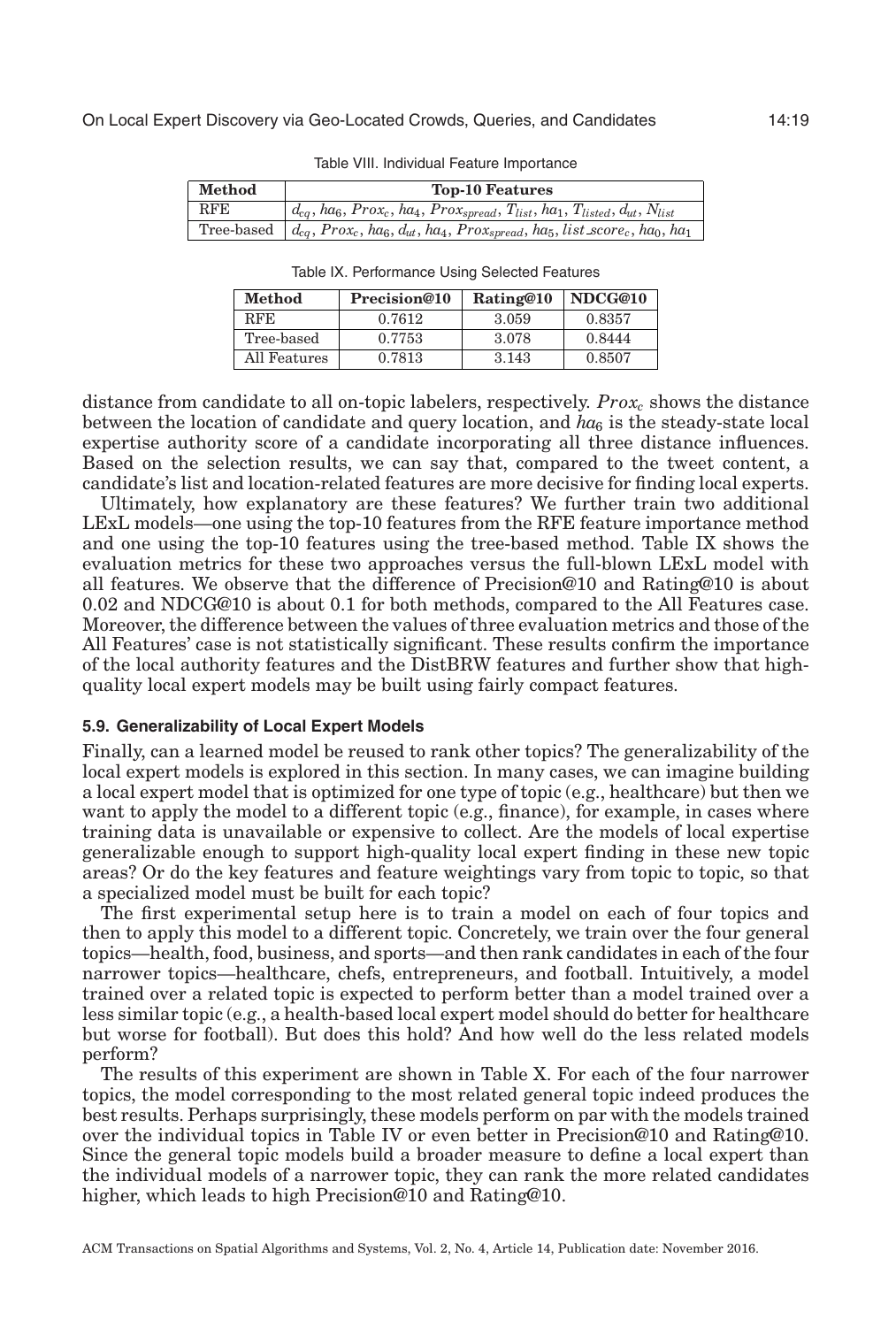| <b>Topic</b>  | <b>Model</b> | Precision@10 | Rating@10 | NDCG@10 |
|---------------|--------------|--------------|-----------|---------|
|               | health       | 0.8312       | 3.094     | 0.7363  |
| chefs         | food         | 0.8738       | 3.152     | 0.8012  |
|               | business     | 0.8250       | 3.131     | 0.6644  |
|               | sports       | 0.8687       | 3.075     | 0.7963  |
|               | general      | 0.8633       | 3.125     | 0.8112  |
|               | original     | 0.8233       | 3.163     | 0.9044  |
|               | health       | 0.6987       | 2.781     | 0.7910  |
| football      | food         | 0.6125       | 2.618     | 0.5718  |
|               | business     | 0.6437       | 2.731     | 0.5934  |
|               | sports       | 0.7083       | 2.875     | 0.8026  |
|               | general      | 0.7014       | 2.925     | 0.8473  |
|               | original     | 0.7283       | 2.933     | 0.9002  |
|               | health       | 0.7033       | 2.816     | 0.6247  |
|               | food         | 0.7166       | 2.825     | 0.6018  |
| entrepreneurs | business     | 0.7511       | 2.950     | 0.7144  |
|               | sports       | 0.7433       | 2.841     | 0.6432  |
|               | general      | 0.7866       | 2.966     | 0.6906  |
|               | original     | 0.7377       | 3.040     | 0.7489  |
|               | health       | 0.7037       | 3.118     | 0.8844  |
| healthcare    | food         | 0.6687       | 2.975     | 0.6443  |
|               | business     | 0.6875       | 3.002     | 0.7570  |
|               | sports       | 0.6650       | 3.090     | 0.8229  |
|               | general      | 0.6833       | 3.050     | 0.8847  |
|               | original     | 0.7100       | 3.166     | 0.9673  |

<span id="page-19-0"></span>Table X. Applying a Model Learned on One Topic to Rank Local Experts on a Different Topic

Even for models built on very different topics, we see encouraging results. For example, the sports-based model for ranking chefs results in Precision@10 of 0.86, Rating@10 of 3.1, and NDCG@10 of 0.80, and the health-based model for ranking football results in Precision@10 of 0.69, Rating@10 of 2.8, and NDCG@10 of 0.79. These results indicate the potential of learning models that can be extended to new local expert topics.

In the second experiment, instead of having a model for each general topic, we train a single model for four general topics altogether and then test this model on each subtopic. Table [X](#page-19-0) shows that the general model performs no worse than each individual model. This is attributed to more training data and avoidance of overfitting to one topic. It indicates that we may find a common local expert model that is applicable regardless of the specific topic.

## **6. LEXL SYSTEM DESIGN**

We conclude with a discussion of issues impacting the deployment of LExL. The discovered local experts can be integrated into a variety of systems—including (i) recommender systems that can be biased to prefer the opinions and rating of the discovered local experts; (ii) local question-answer systems, where local queries are routed to local experts; and (iii) locally flavored information streams like the Facebook newsfeed and the Twitter stream, where posts can be re-ranked based on the local expertise scores of who is posting, among many other possible application scenarios. In the following discussion, we raise some key points that can impact the success of deploying LExL into these scenarios, including efficiency, incentives, and some domain-specific concerns.

## **6.1. Efficiency**

First, the complexity of learning a ranking model using the LambdaMART algorithm is  $O(m \cdot N^2)$ , where N is the number of training samples and m is the number of trees. As we have seen through experiments, a generalized ranking model can be built that performs competitively for other query locations and query topics, meaning that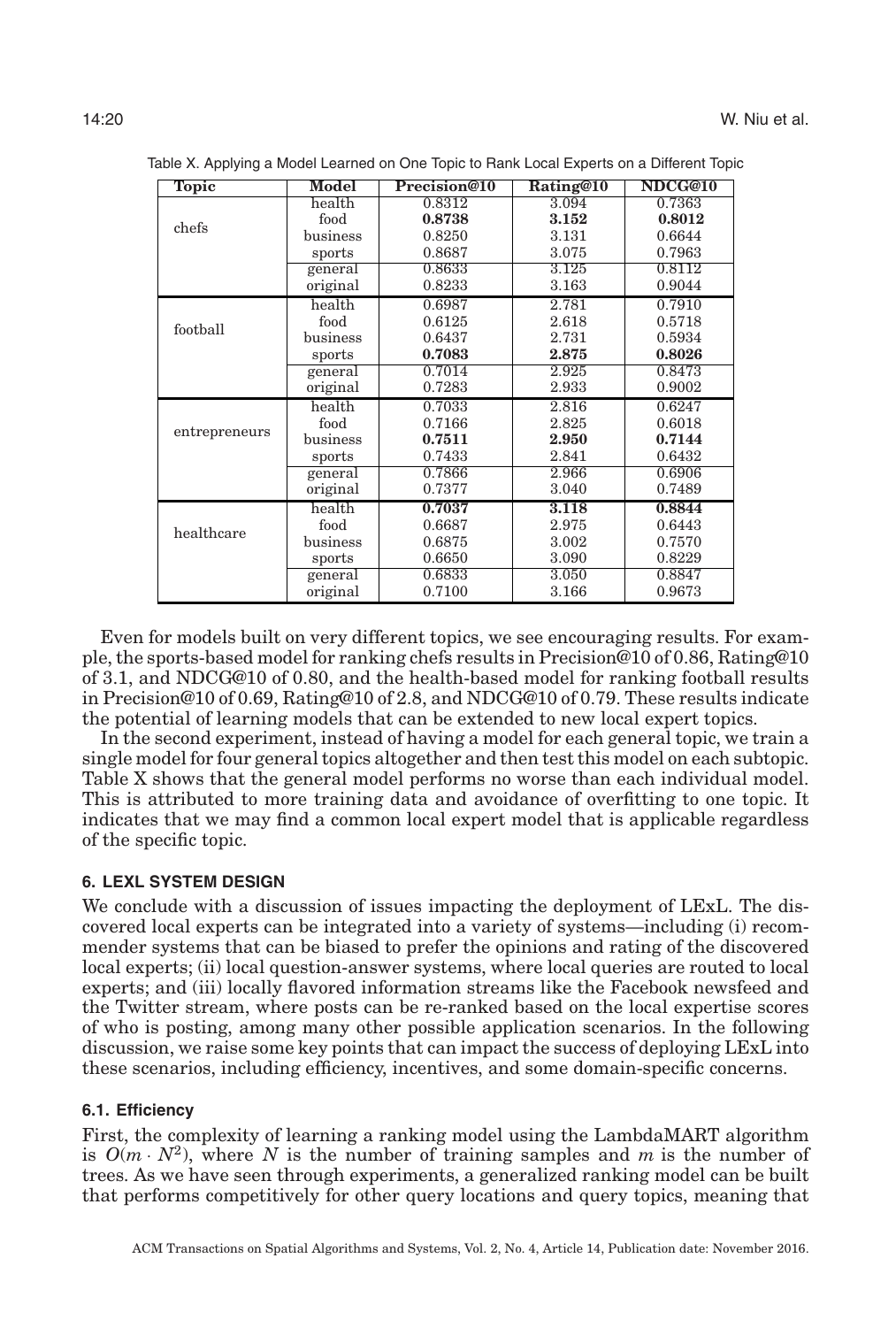one strategy would be to build models entirely offline. In this way, we could perform rigorous offline optimization (including identifying key sets of powerful features), such that the real-time assessment of new candidates would require only the generation of features for that candidate and then ranking the candidates according to the modelgiven features. For each query topic, we should keep track of query-relevant users, together with their list features. To update the system with new expert candidates, we can collect users together with their features at regular time intervals to refresh the candidates. Most of the features can be acquired continuously because they can be precomputed offline (e.g., user-based features, the majority of the local authority features, and tweet content features). For the distance-biased random walk features, all seven can be updated simultaneously, and we empirically set the number of iterations to a constant *c* that is less than 10, for the algorithm to converge. Hence, the complexity for feature construction is thus  $c \cdot O(n)$ , where n represent the number of candidates. The ranking itself takes  $O(n \cdot log n)$ . Overall, the complexity is  $O(n \cdot log n)$ .

For application scenarios that require real-time local expert discovery, there are many ways to further decrease the response time required. For example, we could selectively lower the location accuracy and report results for nearby cities. Separately, we could cache results for some frequent query locations so that query issuers can get immediate responses. Additionally, we can set a distance threshold such that distant candidates are not considered to decrease the computation cost for feature collection and ranking.

#### **6.2. Incentives**

A second key concern is incentives. In some application scenarios—for example, reranking an information stream or recommending based on local experts—we can mine evidence of local experts without directly engaging with them. In other scenarios—for example, a local expert-powered question-answer system—incentivizing local experts to participate is critical. Indeed, we have seen a wide variety of efforts that target incentive schemes in crowd-sourcing systems. For example, some systems are built around tasks that are inherently fun—like the ESP game and peekaboom—to encourage participation. Some sites, like Quora, Stackoverflow, and Wikipedia, can attract and retain participants for several reasons: First, the inherent inclination toward human interaction and community work on similar things creates emotional bonds. Second, on the one hand, users have a sense of accomplishment because their knowledge and experience are of immediate use and value to the individual participants, and, on the other hand, by supporting the system for others, the system will likely return the favor in an area that users need. Third, the motivation for sites like Wikipedia mainly comes from one's academic interests and charity, and some people ask for no return, simply for the sake of its success. Of course, the most direct and effective approach is offering rewards. For example, some systems provide a badging system or similar accumulation of reputation points that can serve to incentivize participation. Money is a great motivator for prominent crowd-sourcing platforms like Amazon Mechanical Turk and Crowdflower.

In our continuing work, we are interested in combining several of these features to encourage local experts to participate in a prototype question-answer system. Concretely, we are interested in making answering a combination of reward-motivated and self-motivated benefits. When people have some instant information needs, they are willing to pay money and get a precise and informative response quickly. Also, the award money will encourage experts to answer. Meanwhile, we are also expecting to see a more natural eco-system where users are eager to help each other and seek and contribute knowledge.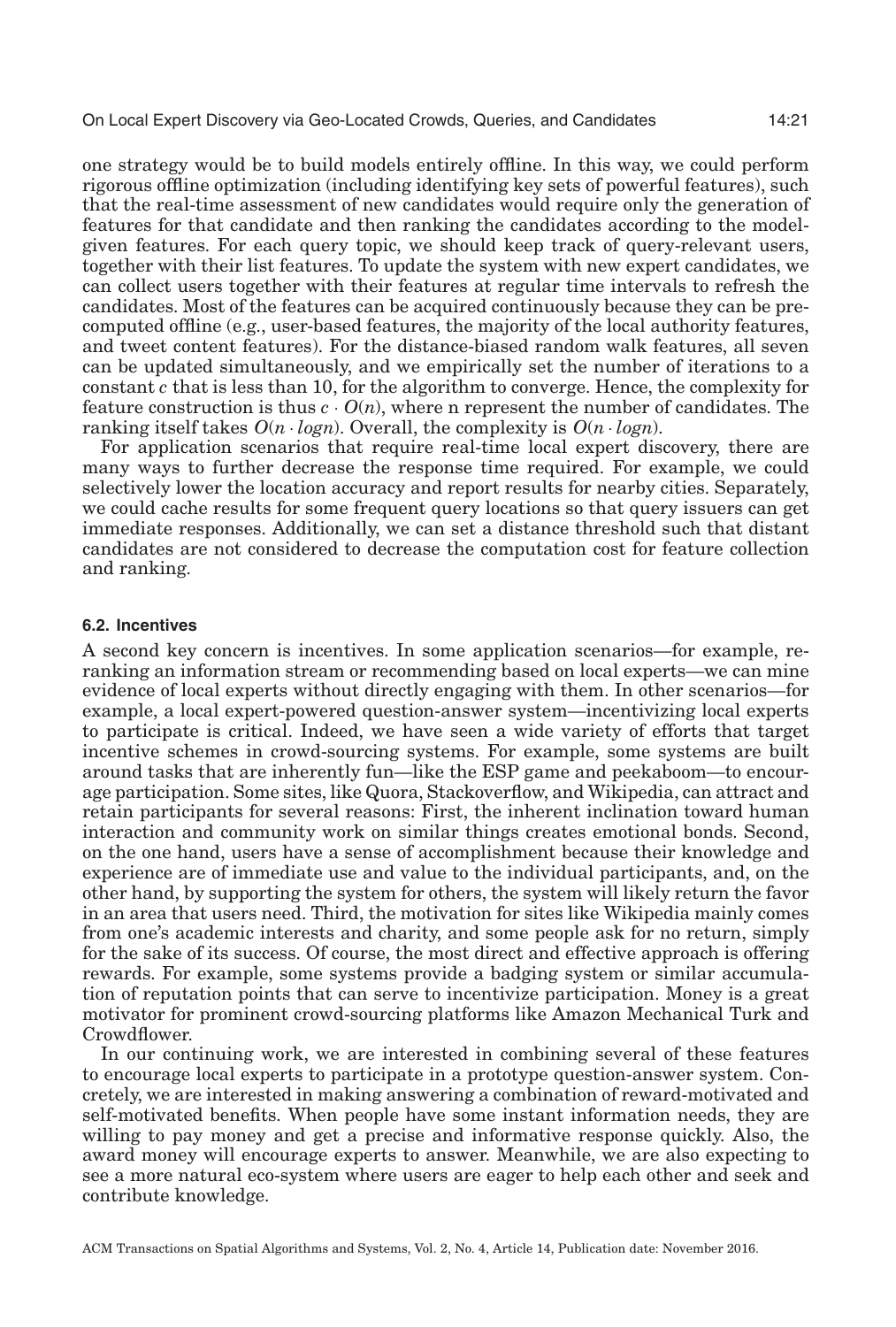#### **6.3. Question-Answer Issues**

A local expert question-answer system will require additional system design. For example, how do we properly match the question with the appropriate level of expertise? How do we match similar questions so that previously answered questions can be reused to save system resources? Do the features we have identified—including list-based and distance-biased random walk features—degrade as we consider ever more granular questions? We anticipate building on the large body of related work in general question-answer systems [Adamic et al. [2008;](#page-21-4) Mamykina et al. [2011;](#page-23-13) Wang et al. [2013a;](#page-23-14) Coetzee et al. [2014\]](#page-22-19) to explore the factors impacting local expert-powered question-answer systems.

*Query routing.* For example, to avoid forwarding all questions to the top-ranked expert, we can use a round robin strategy or some other traffic scheduling scheme to divide and route user queries to different experts. We can also add features that characterize the time required for each expert to reply and incorporate this question urgency into how the query is routed.

*Rare queries.* In some cases, a rare query may not match any local expert at all. In these cases, we can default to a broader set of local experts by leveraging a usergenerated knowledge base (e.g., a folksonomy built over local experts). For example, if there are few experts in "leveraged buyouts," we can relax the query to a broader category of "finance."

#### **7. CONCLUSION**

In this article, we proposed and evaluated a geo-spatial learning-to-rank framework for identifying local experts that leverages the fine-grained GPS coordinates of millions of Twitter users and carefully curated Twitter list data. We introduced five categories of features for the learning model, including a group of location-sensitive graph random walk features that captures both the dynamics of expertise propagation and physical distances. Through extensive experimental investigation, we find that the proposed learning framework that intelligently assigns feature weights can produce significant improvement compared to previous methods. By investigating the features, we found that high-quality local expert models can be built with fairly compact features. Additionally, we observed promising results for the reusability of learned models. In our future work, we seek to combine data from different social media platforms to better deal with sparsity. Furthermore, we are interested in investigating what new features may provide complementary evidence of local expertise.

#### **REFERENCES**

- <span id="page-21-4"></span>Lada A. Adamic, Jun Zhang, Eytan Bakshy, and Mark S. Ackerman. 2008. Knowledge sharing and yahoo answers: Everyone knows something. In *Proceedings of the 17th International Conference on World Wide Web*. DOI:<http://dx.doi.org/10.1145/1367497.1367587>
- <span id="page-21-3"></span>Akram Alkouz, Ernesto William De Luca, and Sahin Albayrak. 2011. Latent semantic social graph model for expert discovery in facebook. In *11th International Conference on Innovative Internet Community Services (I2CS 2011)*. GI Edition, 128–138.
- <span id="page-21-0"></span>Krisztian Balog, Leif Azzopardi, and Maarten De Rijke. 2006. Formal models for expert finding in enterprise corpora. In *Proceedings of the 29th Annual International ACM SIGIR Conference on Research and Development in Information Retrieval*. DOI:<http://dx.doi.org/10.1145/1148170.1148181>
- <span id="page-21-1"></span>Krisztian Balog, Yi Fang, Maarten de Rijke, Pavel Serdyukov, and Luo Si. 2012. Expertise retrieval. *Foundations and Trends in Information Retrieval* 6, 2–3 (2012), 127–256. DOI:[http://dx.doi.org/10.1561/](http://dx.doi.org/10.1561/1500000024) [1500000024](http://dx.doi.org/10.1561/1500000024)
- <span id="page-21-2"></span>Mohamed Bouguessa, Benoît Dumoulin, and Shengrui Wang. 2008. Identifying authoritative actors in question-answering forums: The case of yahoo! answers. In *Proceedings of the 14th ACM SIGKDD*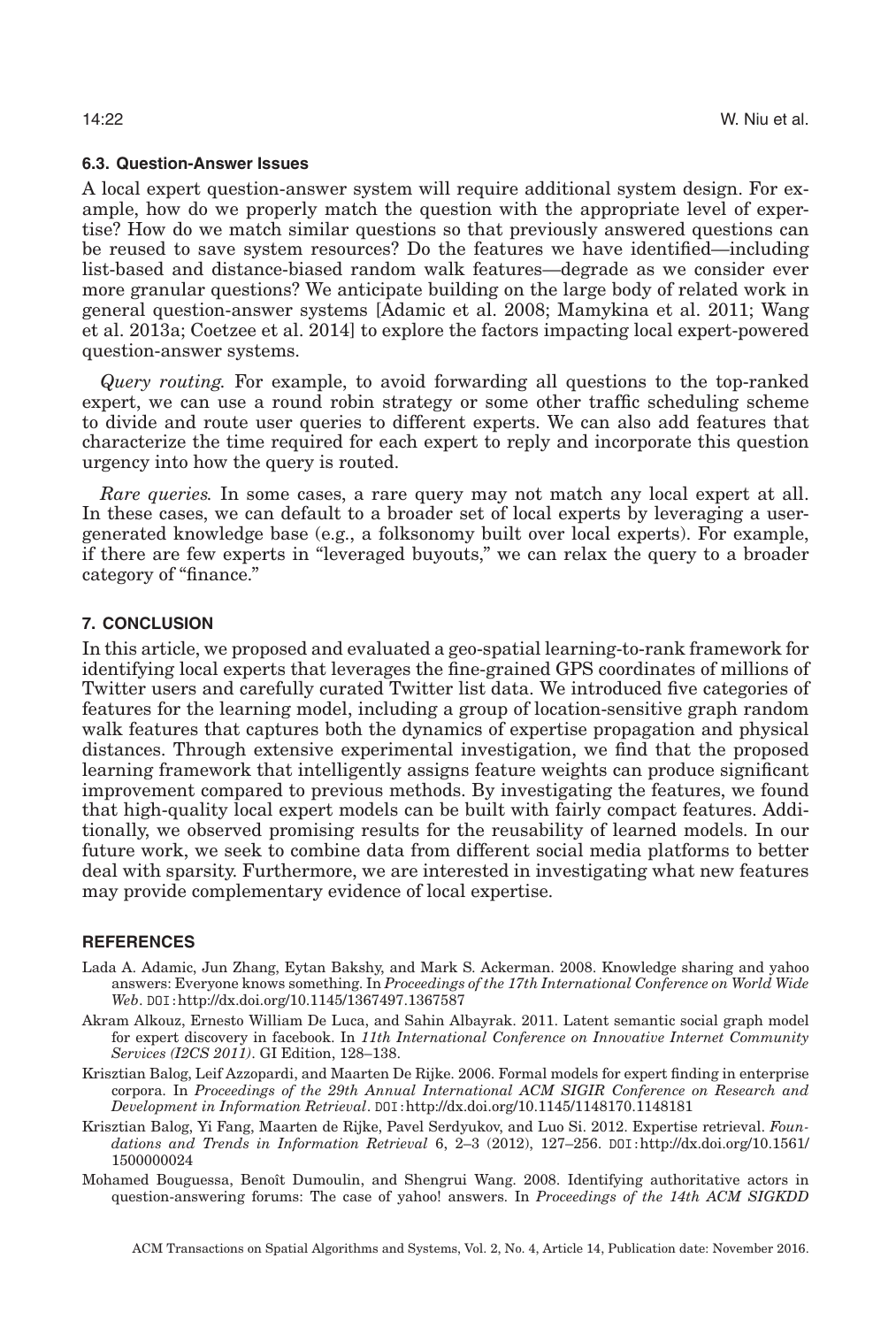*International Conference on Knowledge Discovery and Data Mining*. DOI:[http://dx.doi.org/10.1145/](http://dx.doi.org/10.1145/1401890.1401994) [1401890.1401994](http://dx.doi.org/10.1145/1401890.1401994)

- <span id="page-22-7"></span>Alessandro Bozzon, Marco Brambilla, Stefano Ceri, Matteo Silvestri, and Giuliano Vesci. 2013. Choosing the right crowd: Expert finding in social networks. In *Proceedings of the 16th International Conference on Extending Database Technology*. DOI:<http://dx.doi.org/10.1145/2452376.2452451>
- <span id="page-22-18"></span>Leo Breiman, Jerome Friedman, Charles J. Stone, and Richard A. Olshen. 1984. *Classification and Regression Trees*. CRC press. DOI:<http://dx.doi.org/10.1002/widm.8>
- <span id="page-22-13"></span>Christopher J. C. Burges, Krysta Marie Svore, Paul N. Bennett, Andrzej Pastusiak, and Qiang Wu. 2011. Learning to rank using an ensemble of lambda-gradient models. In *JMLR Workshop and Conference Proceedings: Yahoo! Learning to Rank Challenge*. Vol. 14. 25–35.
- <span id="page-22-0"></span>Christopher S. Campbell, Paul P. Maglio, Alex Cozzi, and Byron Dom. 2003. Expertise identification using email communications. In *Proceedings of the 12th International Conference on Information and Knowledge Management*. DOI:<http://dx.doi.org/10.1145/956863.956965>
- <span id="page-22-8"></span>Zhiyuan Cheng, James Caverlee, Himanshu Barthwal, and Vandana Bachani. 2014. Who is the Barbecue king of Texas? A geo-spatial approach to finding local experts on twitter. In *Proceedings of the 37th International ACM SIGIR Conference on Research and Development in Information Retrieval*. DOI:[http://](http://dx.doi.org/10.1145/2600428.2609580) [dx.doi.org/10.1145/2600428.2609580](http://dx.doi.org/10.1145/2600428.2609580)
- <span id="page-22-1"></span>Ed H. Chi. 2012. Who knows? Searching for expertise on the social web: Technical perspective. *Communication of the ACM* (April 2012). DOI:<http://dx.doi.org/10.1145/2133806.2133829>
- <span id="page-22-15"></span>Charles L. A. Clarke, Gordon V. Cormack, and Elizabeth A. Tudhope. 2000. Relevance ranking for one to three term queries. *Information Processing & Management* (2000). DOI:[http://dx.doi.org/10.1016/](http://dx.doi.org/10.1016/S0306-4573(99)00017-5) [S0306-4573\(99\)00017-5](http://dx.doi.org/10.1016/S0306-4573(99)00017-5)
- <span id="page-22-19"></span>Derrick Coetzee, Armando Fox, Marti A. Hearst, and Bjorn Hartmann. 2014. Should your MOOC forum use ¨ a reputation system? In *Proceedings of the 17th ACM Conference on Computer Supported Cooperative Work & Social Computing*. DOI:<http://dx.doi.org/10.1145/2531602.2531657>
- <span id="page-22-10"></span>Gao Cong, Christian S. Jensen, and Dingming Wu. 2009. Efficient retrieval of the top-k most relevant spatial web objects. *Proceedings of the VLDB Endowment* (2009). DOI:[http://dx.doi.org/10.14778/](http://dx.doi.org/10.14778/1687627.1687666) [1687627.1687666](http://dx.doi.org/10.14778/1687627.1687666)
- <span id="page-22-4"></span>Nick Craswell, Arjen P. de Vries, and Ian Soboroff. 2005. Overview of the TREC 2005 enterprise track. In *Text Retrieval Conference*. Vol. 5. 199–205.
- <span id="page-22-6"></span>Byron Dom, Iris Eiron, Alex Cozzi, and Yi Zhang. 2003. Graph-based ranking algorithms for e-mail expertise analysis. In *Proceedings of the 8th ACM SIGMOD Workshop on Research Issues in Data Mining and Knowledge Discovery*. DOI:<http://dx.doi.org/10.1145/882082.882093>
- <span id="page-22-17"></span>Joseph L. Fleiss, Jacob Cohen, and B. S. Everitt. 1969. Large sample standard errors of kappa and weighted kappa. *Psychological Bulletin* (1969).
- <span id="page-22-2"></span>Saptarshi Ghosh, Naveen Sharma, Fabricio Benevenuto, Niloy Ganguly, and Krishna Gummadi. 2012. Cognos: Crowdsourcing search for topic experts in microblogs. In *Proceedings of the 35th International ACM SIGIR Conference on Research and Development in Information Retrieval*. DOI:[http://dx.doi.org/](http://dx.doi.org/10.1145/2348283.2348361) [10.1145/2348283.2348361](http://dx.doi.org/10.1145/2348283.2348361)
- <span id="page-22-5"></span>Jinwen Guo, Shengliang Xu, Shenghua Bao, and Yong Yu. 2008. Tapping on the potential of Q&A community by recommending answer providers. In *Proceedings of the 17th ACM Conference on Information and Knowledge Management*. DOI:<http://dx.doi.org/10.1145/1458082.1458204>
- <span id="page-22-12"></span>L. I. Hang. 2011. A short introduction to learning to rank. *IEICE Transactions on Information and Systems* 94, 10 (2011), 1854–1862. DOI:<http://dx.doi.org/10.1587/transinf.E94.D.1854>
- <span id="page-22-16"></span>Gabriella Kazai, Jaap Kamps, Marijn Koolen, and Natasa Milic-Frayling. 2011. Crowdsourcing for book search evaluation: Impact of hit design on comparative system ranking. In *Proceedings of the 34th International ACM SIGIR Conference on Research and Development in Information Retrieval*. DOI:<http://dx.doi.org/10.1145/2009916.2009947>
- <span id="page-22-14"></span>Jon M. Kleinberg. 1999. Authoritative sources in a hyperlinked environment. *Journal of the ACM (JACM)* 46, 5 (1999), 604–632. DOI:<http://dx.doi.org/10.1145/324133.324140>
- <span id="page-22-9"></span>Wen Li, Carsten Eickhoff, and Arjen P. de Vries. 2014. Geo-spatial domain expertise in microblogs. In *Advances in Information Retrieval*. Springer. DOI:[http://dx.doi.org/10.1007/978-3-319-06028-](http://dx.doi.org/10.1007/978-3-319-06028-646) [6\\_46](http://dx.doi.org/10.1007/978-3-319-06028-646)
- <span id="page-22-11"></span>Tie-Yan Liu. 2009. Learning to rank for information retrieval. *Foundations and Trends in Information Retrieval* (2009). DOI:<http://dx.doi.org/10.1561/1500000016>
- <span id="page-22-3"></span>Xiaoyong Liu, W. Bruce Croft, and Matthew Koll. 2005. Finding experts in community-based questionanswering services. In *Proceedings of the 14th ACM International Conference on Information and Knowledge Management*. DOI:<http://dx.doi.org/10.1145/1099554.1099644>